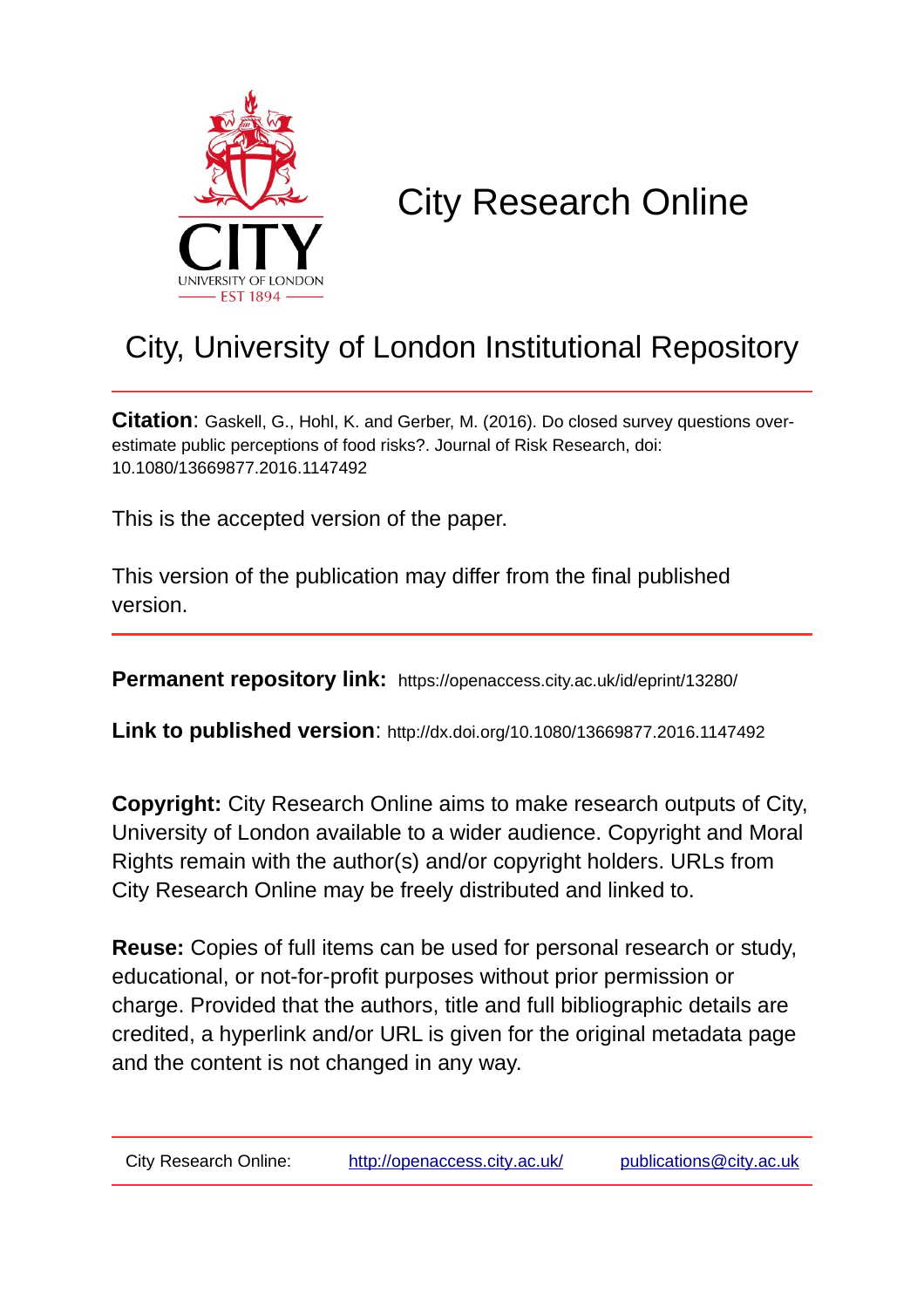# **Accepted for publication in [Journal of Risk Research:](http://www.tandfonline.com/toc/rjrr20/current) 2 December 2015**

## **Do closed survey questions over-estimate public perceptions of food risks?**

George Gaskell

Department of Methodology, London School of Economics and Political Science.

Katrin Hohl

Department of Sociology, City University, London

Monica M. Gerber Universidad Diego Portales, Chile.

Word count: 6900

Number of figures: 1

Number of tables: 4

Acknowledgements: Monica Gerber is supported by the Centre for Social Conflict and Cohesion Studies (CONICYT/FONDAP/15130009 COES).

Corresponding author: Professor George Gaskell London School of Economics, Houghton Street, London WC2A 2AE. UK email: [g.gaskell@lse.ac.uk](mailto:g.gaskell@lse.ac.uk)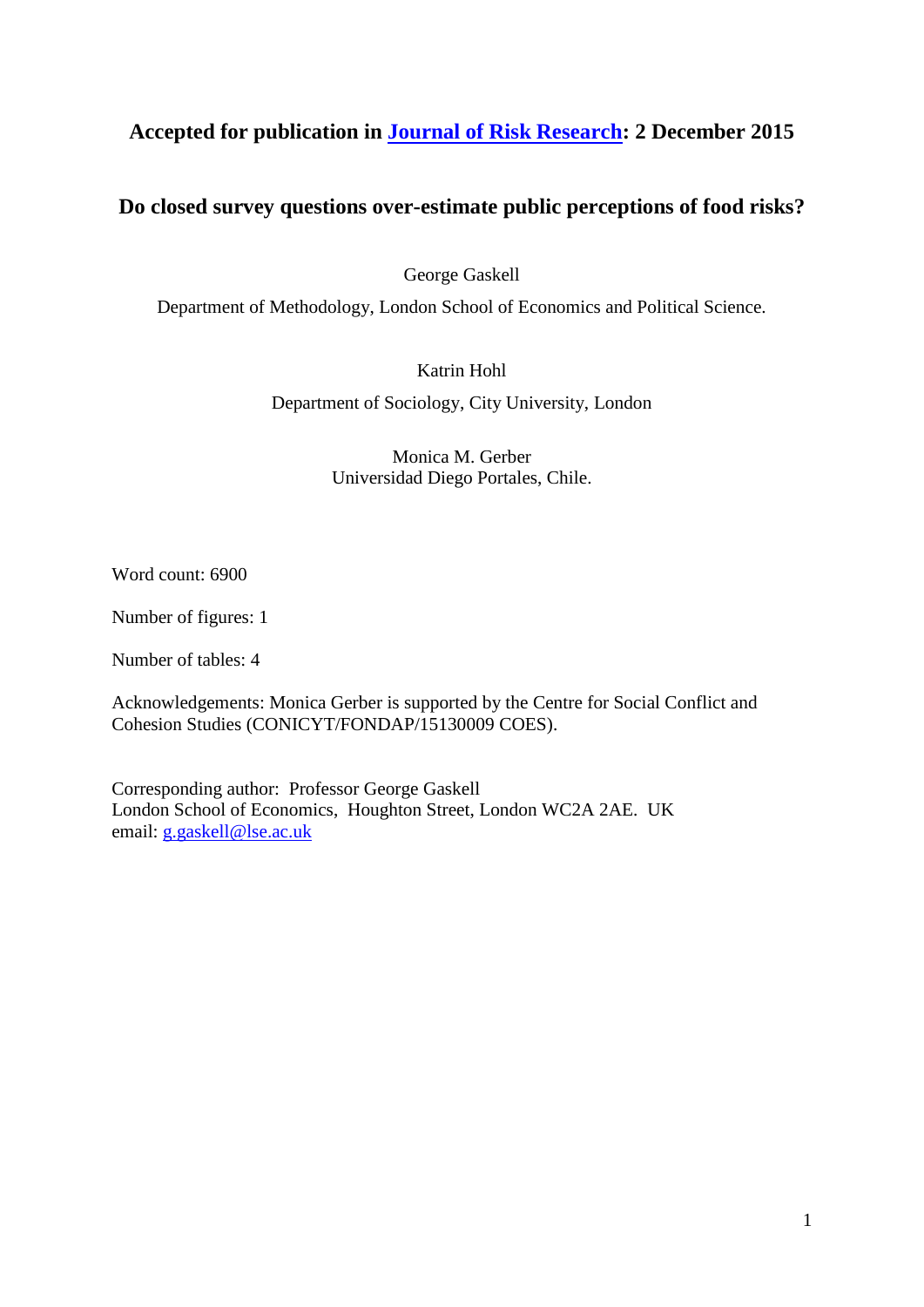## **ABSTRACT**

In this paper we show that the widely accepted methodology for the assessment of risk perception – Likert type survey questions featuring a set of risks with fixed response alternatives measuring the extent of worry or concern – may over-estimate food risk perception. Using a European representative sample survey (n=26,961) that included an open-ended question asking about problems and risks with food and eating, followed by a battery of closed questions assessing food risk perception we find a similar ranking of perceived food risks across the two methods. Across Europe the five priority concerns are chronic food related illness; food origins and quality; acute food related illness; chemical contamination, and adulteration of food. However, the discrepancies between mentioning a risk in the open ended question and the expression of worry about risks in the closed question are substantial. Of those who did not mention a specific risk category in the open question, between 60% and 83% (depending on risk category) expressed worry in the closed question. This parallels previous research on the fear of crime, showing that survey responses lead to greatly inflated estimates of the public's fear of crime than is evidenced by qualitative questioning. It is also consistent with evidence from research on cognitive aspects of survey methodology suggesting that survey questions may frame the respondent's thinking about an issue. We conclude with recommendations for the use of branched questions in the quantitative elicitation of public perceptions of risk.

Keywords: Risk perception; food risks; survey methods and measurement; open-ended questions

Key messages

- 1. Likert type survey questions may over-estimate the extent of worry about risks
- 2. Survey questions are not neutral, they may frame respondents perception of risks
- 3. European's main worries about food include risks to health, food quality and chemical contamination.
- 4. Branched question formats are recommended for the assessment of risk perception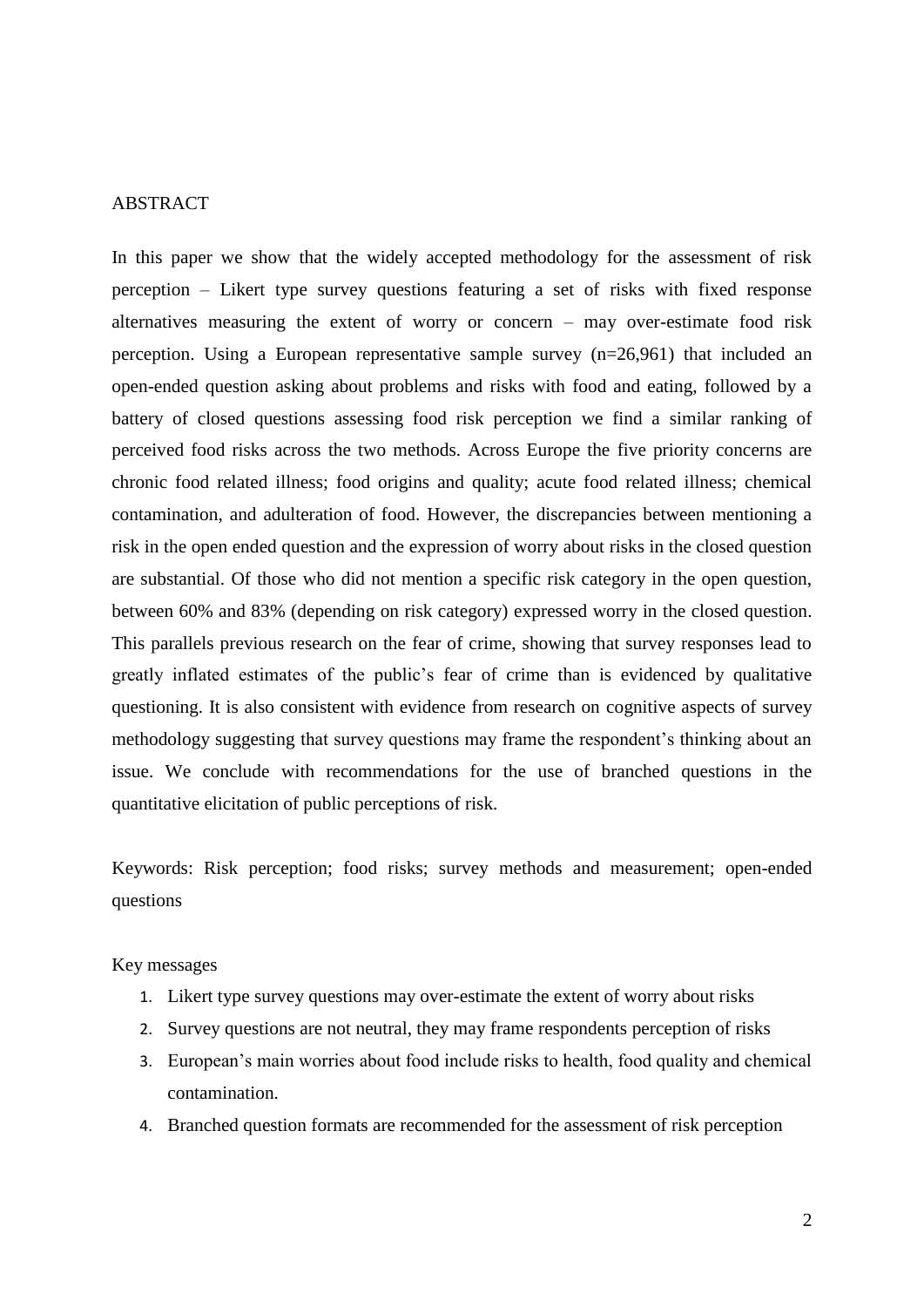## Main Text

## INTRODUCTION

For risk managers, policy makers, organizations, politicians and social scientists what the public think about personal and societal risks associated with new and old technologies, health related behaviours, the impacts of climate change, exposure to crime, and food safety etc. is a relevant input to risk management (Renn 1998; Slovic 2000), to the design of risk communications (Kasperson 2014; Lofstede 2015) and to theorizing about risk perception (Boholm 1998). In this context it is vital that the measurement of the public's perception of risk is reliable and valid.

The psychometric paradigm (Slovic, Fischhoff and Lichtenstein, 1982) initiated the measurement of risk perception and has become a standard methodology. Respondents are asked to assess a number of potential risks on a five or seven point scale of worry or concern. Research findings in the psychometric paradigm show that public perceptions of risk are systematically influenced by characteristics of the risk. Across a range of risks, those that are involuntary, unfamiliar and with unknown consequences are perceived as more worrying by respondents, often at variance with expert assessments (Fischhoff et al, 1978). Furthermore, while some risks are tolerated, others inspire dread – a finding that contributed to the affective heuristic (Finucane et al. 2000). The affective heuristic is taken to be a pragmatic shortcut to conscious cognitive elaboration, providing an instant, sub-conscious assessment of a risk without the need for further cognitive effort.

Conceptually, we may distinguish between three aspects of risk perception:

- 1) Awareness of a particular risk
- 2) Affective responses to risk whether the risk is viewed positively or negatively
- 3) Cognitive elaboration of the risk the extent of worry or concern.

Awareness of a risk is clearly a precondition for an assessment of risk perception along the lines of either (2) or (3) above. However, the issue of risk awareness is not relevant to the psychometric paradigm as the risks are specified in the questions posed to respondents, resulting in what may be termed *prompted awareness*. In terms of the measurement of risk perception, the advantages of the typical closed question are that (i) all respondents are asked the same question and offered the same set of response alternatives, potentially eliminating interviewer bias, (ii) it is economical to administer, and (iii) the response alternatives are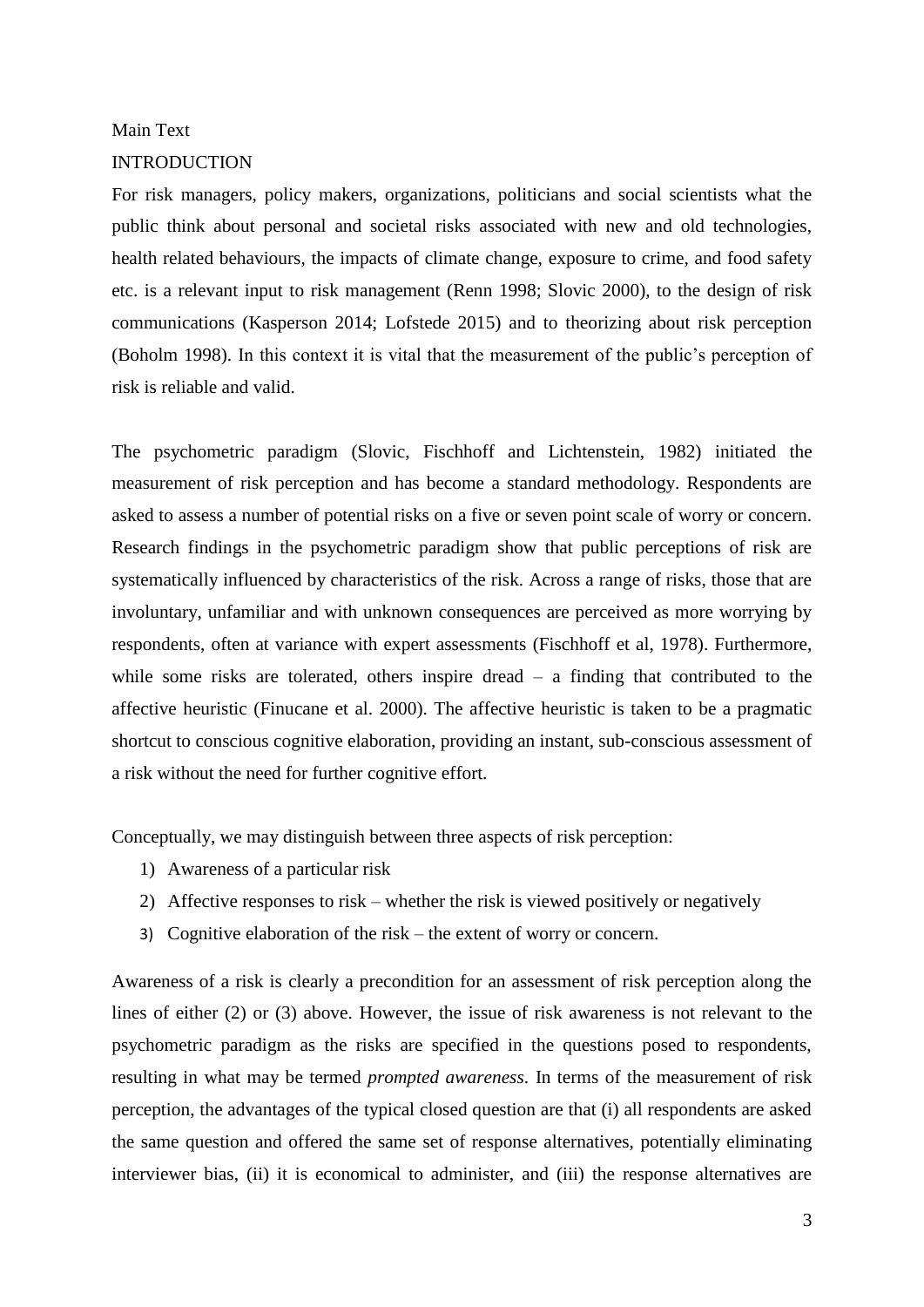directly comparable and can be directly converted into a numerical scale for descriptive and inferential statistical analysis.

Measuring *unprompted awareness* of risk requires a different methodological approach, for example the use of open-ended questions. While an open-ended question gives the respondent freedom to express their views in their own words, it is problematic for a number of reasons: (i) such a question gives considerable freedom to the interviewer in terms of the extent of probing, verbal and non-verbal reinforcement and the accuracy of noting down the verbatim responses, (ii) open questions are costly to administer and (iii) the responses are time consuming to analyse whether by standard coding methods or by computer assisted qualitative data packages.

A comparison of the strengths and weaknesses of the two methods indicates why the majority of risk researchers opt for closed format questions. Yet, the convenience of closed questions may introduce biases due to the framing the phenomenon (Gaskell, Wright and, O'Muircheartaigh 1995). Survey questions are not only a request for information from the respondent, but also provide information to the respondent (Schwarz 1995; 2007). Respondents generally assume that the questions are relevant and are about real issues. So for example, when people were asked about the proposed legislation on the Metallic Metals Act, around 70% expressed a view (Schuman and Presser 1996). While they could not have heard about this fictitious legislation, respondents must have assumed it existed, as it was mentioned in the survey. In this way the survey questions define 'reality'. In the case of food risks, closed questions circumscribe what are the relevant risks and the criterion on which the respondent should evaluate them. But does asking a question about a risk in part create the phenomenon of risk perception? How might this happen? Theorizing on the concept of the attitude has challenged the assumption that respondents treat each question as an independent stimulus that evokes a response drawn from pre-existing memory structures. The attitude is now conceptualized as an 'on-line' construction. In other words the survey respondent does not necessarily retrieve from memory an already existing attitude or opinion, but actively constructs a response to the question in the moment - 'on-line' (Zaller and Feldman 1992). The construction of the response may be affected by preceding questions (priming and context effects) and errors of omission and commission (memory effects).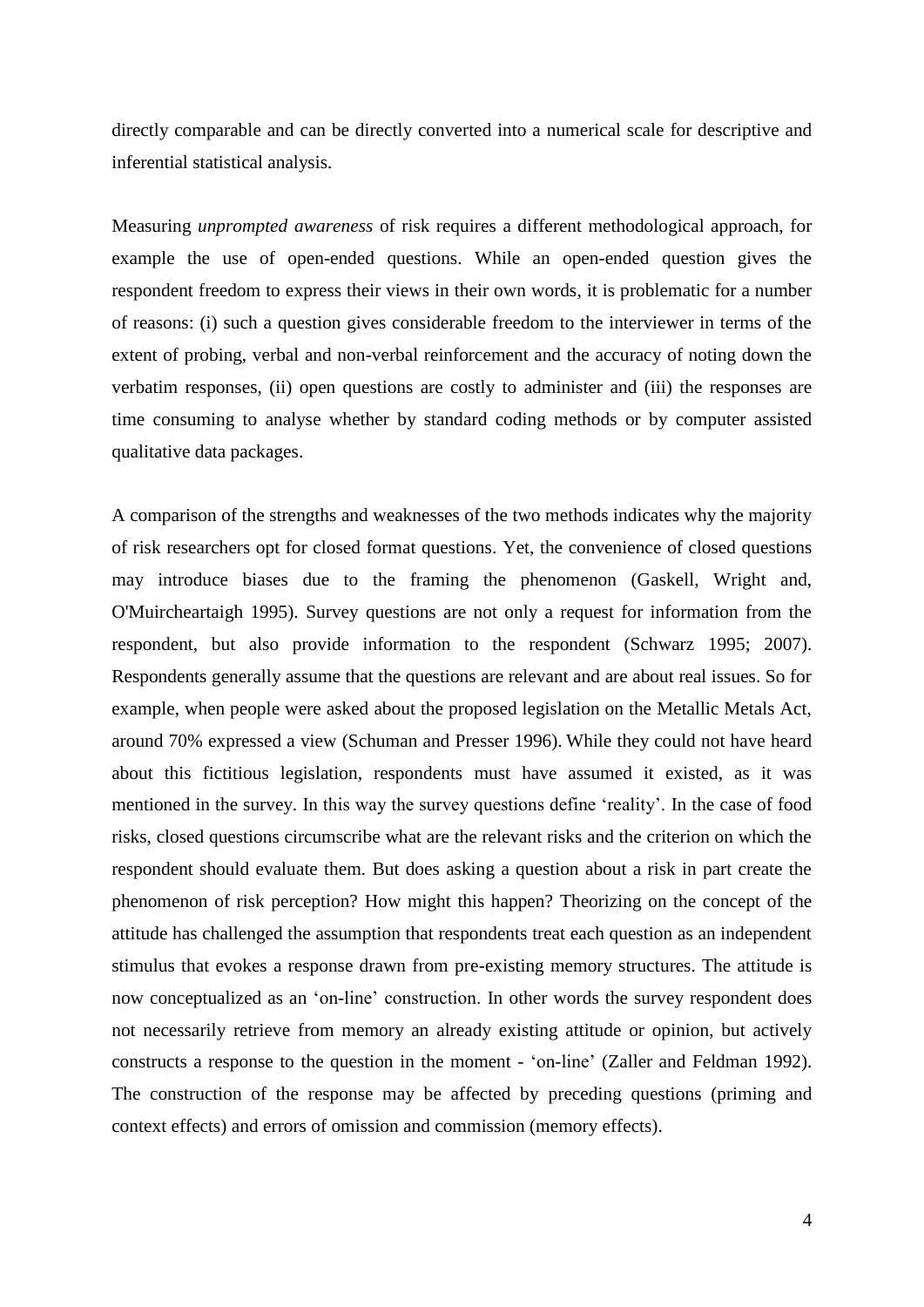Now, if it is accepted that responses are sometimes generated on-line, then is it possible that the mere fact of asking for a view on a risk acts as a prime, creating awareness as in 1) above. It may suggest to respondents that a particular risk, about which they had not been aware previously, is out there, or by making the risk more accessible in people's minds the perception of the risk might be magnified. In aggregate, across respondents and risks this could well lead to exaggerated assessments of perceptions of risk.

In a review of research on fear of crime victimisation, a form of risk perception, Farrall et al. (1997) note that empirical research in this field is almost exclusively based on quantitative social surveys. One exception is a study by Yin (1982) who found that while a Harris opinion poll showed that 23 per cent of elderly respondents reported concern about crime in a closed question, only 1 per cent of a comparable elderly population considered crime to be a personal problem when asked in an open question. To explore this further, Farrall et al. conducted face-to-face, semi-structured, interviews with 64 survey respondents about answers they had previously given to closed-format survey items measuring fear of crime. They found that in the majority of cases there was a mismatch between the levels of worry reported in the survey question and the interviewees' description of what they worried about. The mismatches showed a systematic trend to the over-reporting of fear of crime in the survey. They conclude that closed survey questions significantly over-estimate fear of crime. Might the same bias be found in other risk domains?

Against this background, using data from a survey on food risks administered to a representative sample of Europeans, we investigate the following research questions:

Research question 1: What are the relations between unprompted mentioning of food-related risks; awareness, measured by the open-ended question, and expressed worry about prompted food risks as measured by a closed question?

Research question 2: Are there differences in the factors that influence responses to the open question and the closed question with regard to the same risk category?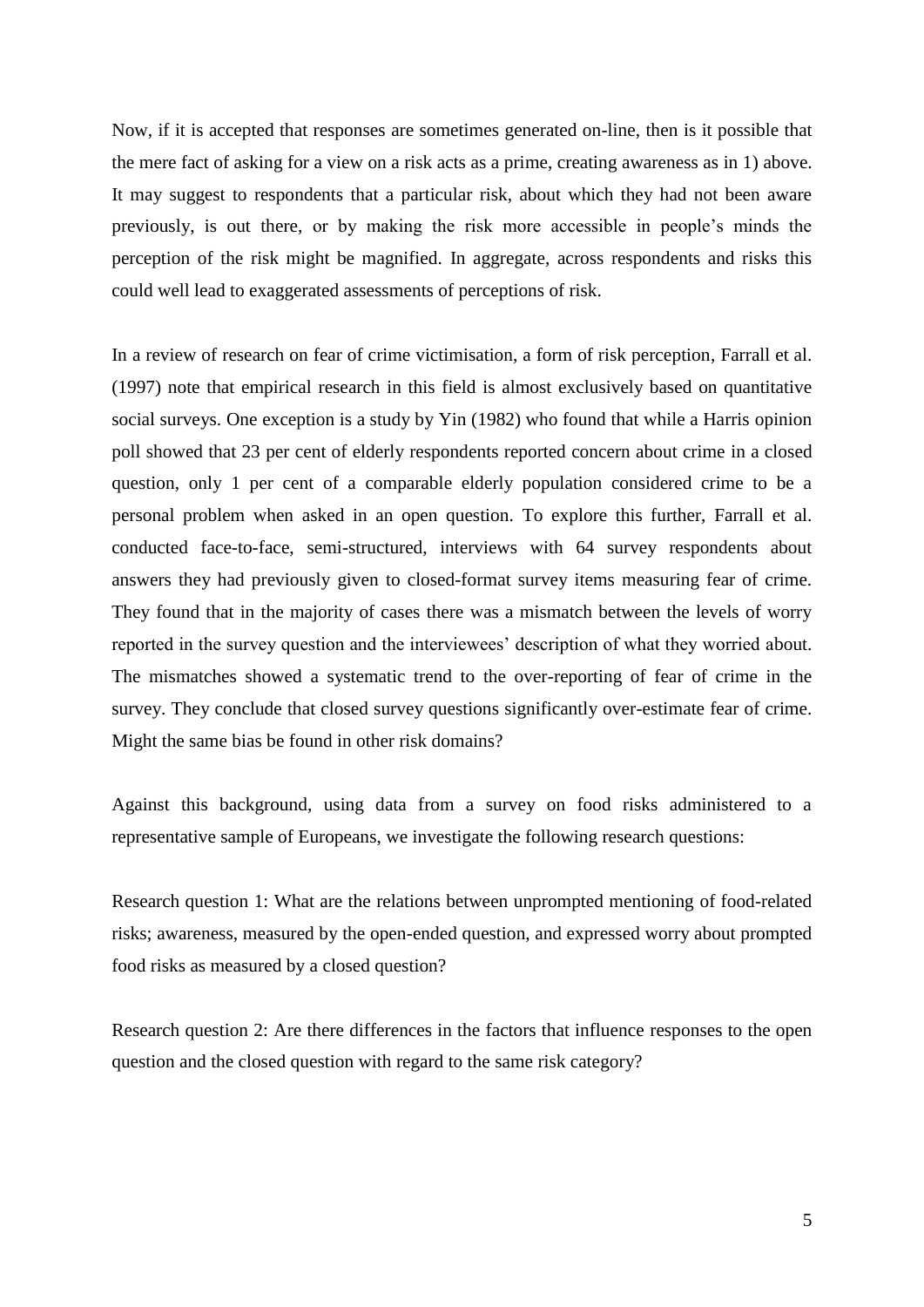In addressing these two questions we examine the implications of these findings for the measurement of risk perception – in particular, whether closed questions might lead to an overestimation of 'actual' levels of concern as found by Farrell et al. (1997).

## **METHODS**

#### Data

We use data from the Special Eurobarometer 345 Food-related risk public opinion survey commissioned by the European Food Safety Authority. The sample of 26,961 respondents covers 27 European member states, and is representative of the population aged 16 and over in each of these countries. About 1,000 respondents were interviewed in each country. Faceto-face interviews were held by trained interviewers in the respondent's home. The fieldwork was carried out by the market research company 'TNS Opinion & Social network' and took place in June 2010 (TNS 2010).

In our analyses, we use the full sample to maximize variation on the variables of interest, in particular variation on the open question where non-response is 8 per cent, somewhat higher than the average of closed questions at 5 per cent. The findings presented in this article thus pertain to the European Member States. We statistically control for differences between countries in the analysis; however cross-national comparisons are not the subject of this article.

#### Variables

The two key dependent variables of interest are measures of perceptions of food-related risks, elicited with an open and subsequently a closed-format survey question.

## *Food-related risks: Open question*

Responses to the following question were recorded verbatim and then coded based on the coding frame shown in Table 1: "Could you tell me in your own words, what are all the things that come to your mind when thinking about possible problems and risks associated with food and eating? Just say out loud whatever comes to mind and I will write it down." Responses were recorded verbatim.

#### *Food related risks: Closed question*

Respondents were asked to rate the extent to which they worry about seventeen food-related risk items on a four point scale ranging from 1 "not at all worried" to 4 "very worried". The risks were chosen by scientific and communication experts at the European Food Safety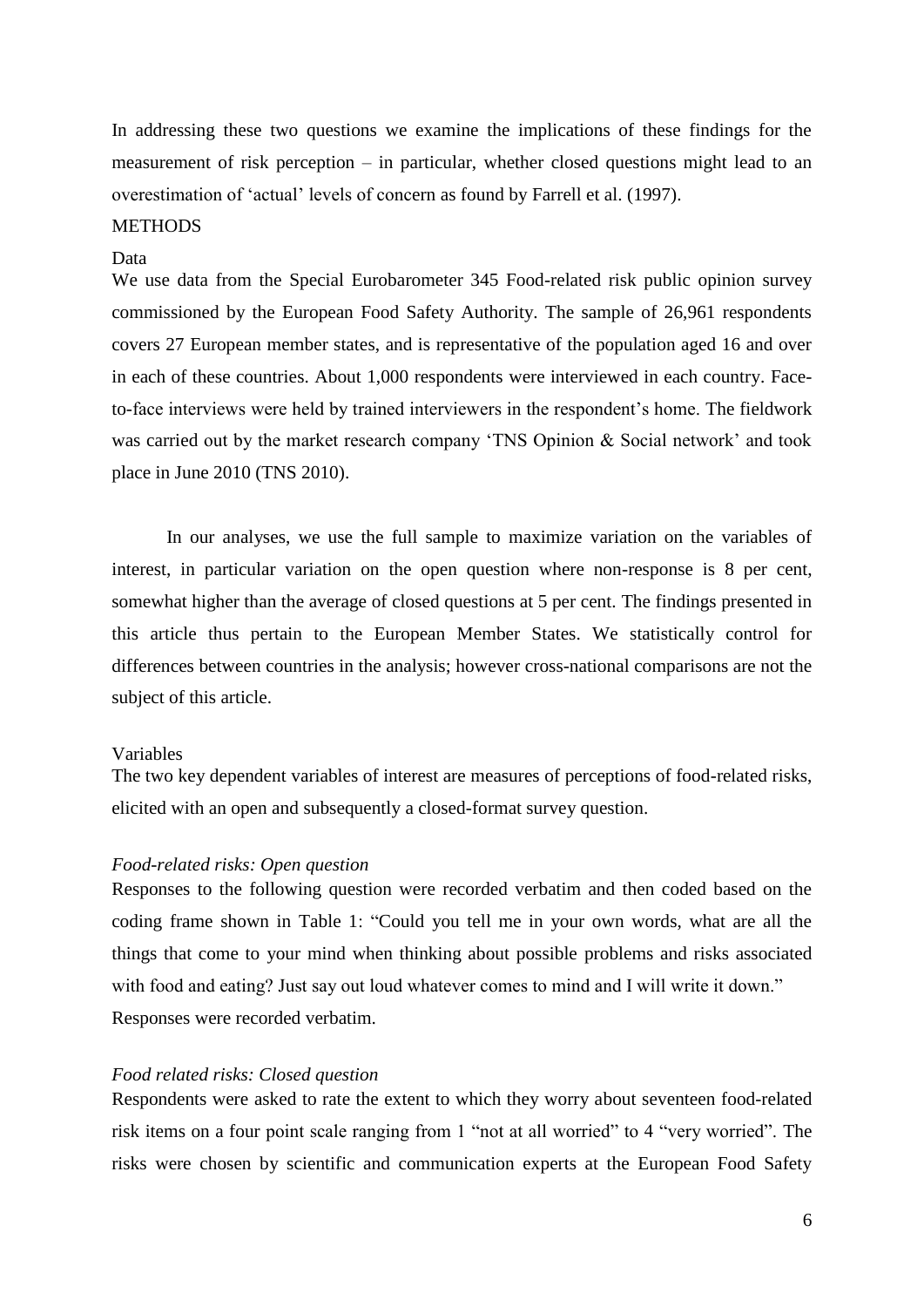Authority. The majority of the risks involve human health and safety issues, others were chosen as they had been found to be of concern to the public regardless of any scientific basis e.g. GMOs.

The seventeen items were: the mad cow disease, genetically modified organisms found in food or drinks, having an allergic reaction to food or drinks, additives like colours, preservatives or flavourings used in food or drinks, food poisoning from bacteria like salmonella in eggs or listeria in cheese, pesticide residues in fruit, vegetables or cereals, residues like antibiotics or hormones in meat, pollutants like mercury in fish and dioxins in pork, substances contained in plastics or other materials coming into contact with food, not having a healthy and balanced diet, getting a diet-related disease such as diabetes, heart or liver problems, putting on weight, new viruses found in animals like avian or bird flu, cloning animals for food products, the welfare of farmed animals, the quality and freshness of food, and nano-particles found in food. Each response was recoded into whether respondents worried (1) or did not worry (0) about a specific risk.

To facilitate comparability between the open and closed questions, responses to both questions were classified into one of seven standard food risk categories (See Table I).

- Table 1 about here -

To explore the correlates of food risk perception a number of other questions in the survey serve as explanatory variables: Generalized risk sensitivity, trust in food safety authorities, self-efficacy, engagement with food, and media exposure. We also control for sociodemographic variables. We estimate a separate one-factor model for each of the key explanatory variables and derive factor scores using the Bartlett method of regression. For ease of interpretation, factor scores are rescaled to values ranging from 0 to 10. The explanatory variables are described in detail below.

## *Generalized Risk Sensitivity:*

[Reference blinded for peer review] found that at both individual and national levels concern about a range of risks to the person is a strong predictor of food risk perception. As such it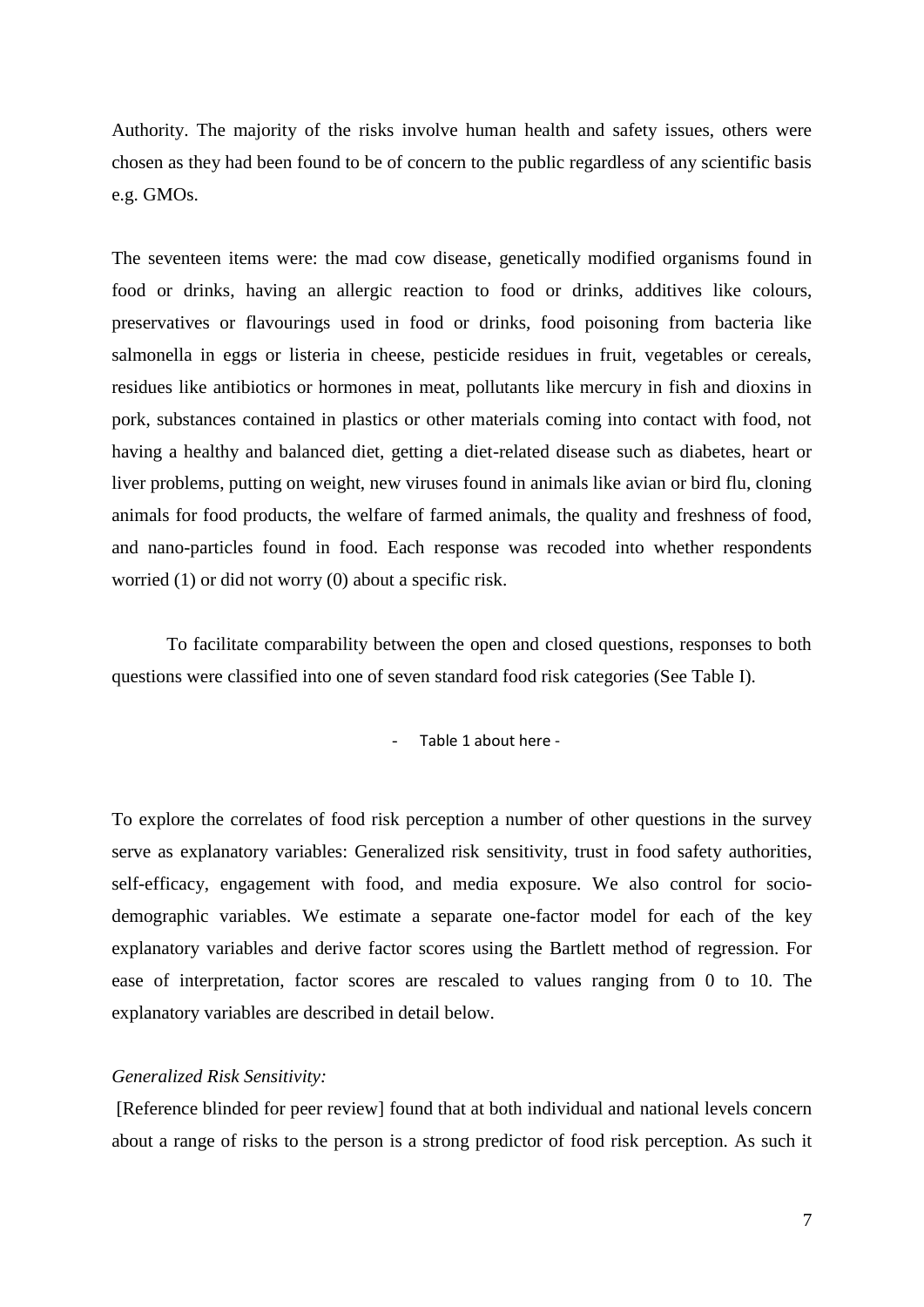might be argued that for some people food risk perception is merely part of a generalized syndrome of risk sensitivity.

Respondents were asked to rate how likely they thought it was that each of the following risks would happen to them personally (on a four-point scale ranging from  $1 = not$  very likely to  $4 = \text{very likely}: (1)$  being a victim of crime, (2) the economic crisis negatively affecting your life, (3) being injured in a car accident and (4) getting a serious illness. Exploratory factor analysis found one factor explaining 54.50% of the variance of all variables ( $\alpha$ =0.72). The responses were combined into a factor score.

## *Trust in EU authorities:*

Trust is always associated with unpredictability and with the perception of risk. If the outcome of a decision is predictable then there would be no need for trust. With trust the future can be contemplated without, or at least with less, anxiety (Luhmann 1979). We expect trust to be inversely correlated with risk perception (Earle 2010).

Trust in EU authorities was measured asking respondents the extent to which they trusted public authorities in the European Union are doing enough to protect the public from the possible risks from the following five items (on a four-point scale ranging from  $1 = \text{no}$ , certainly not' to  $4 = 'yes$ , definitely'): (1) chemical contamination of foods, for example pesticide residues or environmental pollutants like mercury in fish, (2) from bacterial contamination of foods, for example salmonella in eggs, (3) to health from your diet, for example high fat intakes and heart disease, (4) from new technologies such as animal cloning and nanotechnology, and (5) from animal infections or diseases which could be transmitted to humans such as mad cow disease. Exploratory factor analysis produced one factor explaining 67.59% of the variance of these four variables ( $\alpha$ =0.88).

## *Self-efficacy:*

Self-efficacy, in the context of food risks, refers to a person's belief in their own ability to avoid or minimize harm from food risks. Self-efficacy as a social psychological concept has been applied in a variety of contexts (Bandura 1991). In the context of food, eating and health behaviours, greater self-efficacy has been shown to be associated with lower food risk perceptions (Gordon, 2003; AbuSabha and Achterberg, 1997)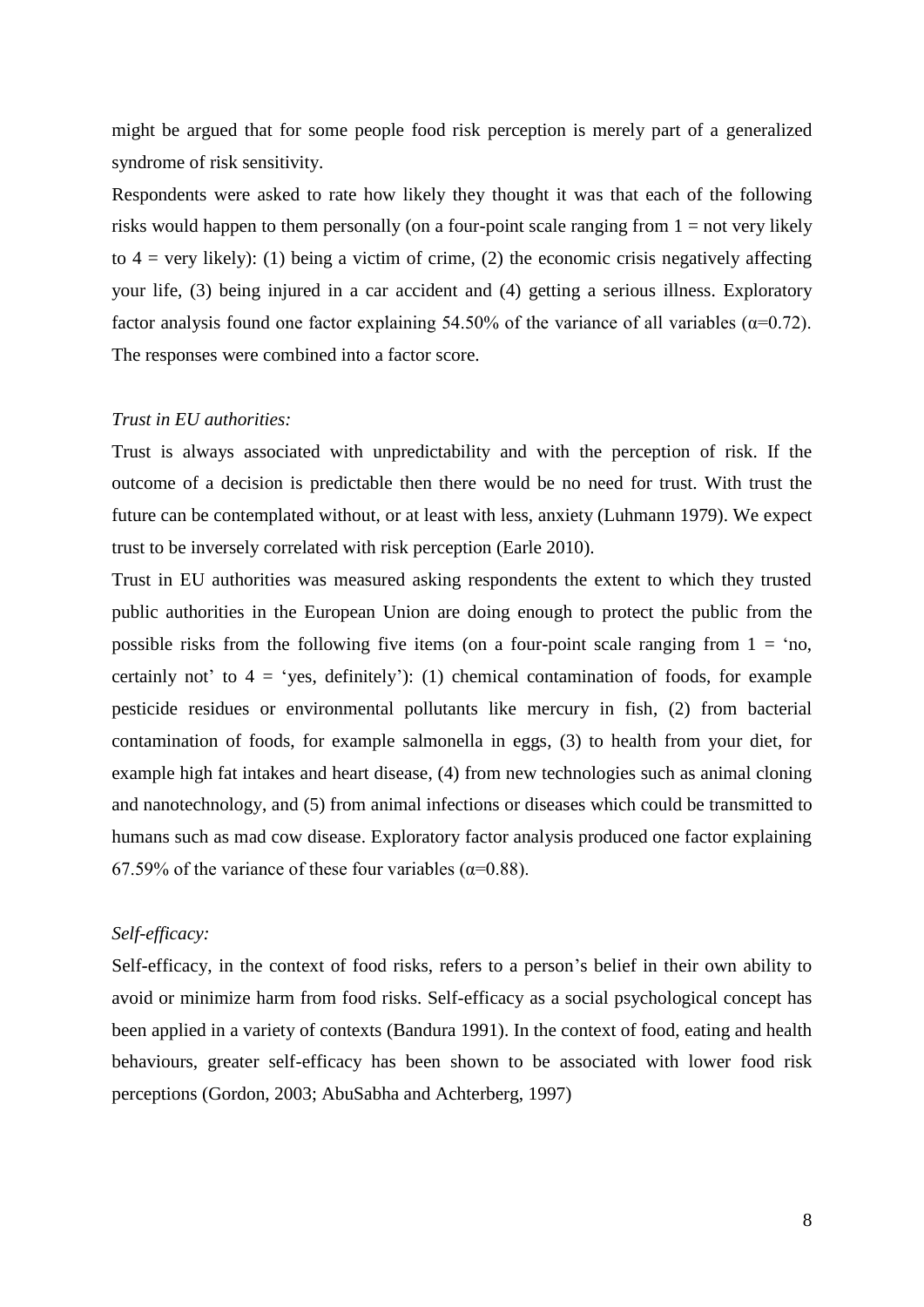In the survey, respondents were asked to rate the extent to which they believed they themselves could take steps to protect themselves from the following possible risks (on a four-point scale ranging from  $1 = not$  at all confident to  $4 = very$  confident): (1) chemical contamination of foods, for example pesticide residues or environmental pollutants like mercury in fish, (2) from bacterial contamination of foods, for example salmonella in eggs, (3) to health from your diet, for example high fat intakes and heart disease, (4) from new technologies such as animal cloning and nanotechnology, and (5) and from animal infections or diseases which could be transmitted to humans such as mad cow disease. Exploratory factor analysis estimation produced one factor explaining 57.97% of the variance of these variables ( $\alpha$ =0.81). Again, responses to the survey items are combined into a factor score.

## *Engagement with food:*

Fischler argues that the modern eater is an increasingly anxious consumer, torn between the appeal of cheap, convenient and palatable processed food, and the repulsion of factory farming and pesticides, new ingredients and processes and additives to replace natural ingredients (Fischler 2011). With the decline of tradition and culture we see the emergence of individual choice, he argues; for some desirable, for others the cause of anxiety, bewilderment and the state of 'gastro-anomie'. Individuals are often at a loss as to how to make choices in the general nutritional cacophony of prescriptions and proscriptions about food. All in all, in our modern times food and eating are as likely to be seen by some as a source of stress rather than pleasure.

Respondents were asked to what extent they associated food and eating to the following three items (on a four-point scale ranging from 1=not at all to 4=to a large extent): satisfying hunger (1), enjoying a meal with friends or family (2), selecting fresh and tasty foods (3). Exploratory factor analysis using maximum likelihood estimation produced one factor explaining 51.78% of the variance of all three variables ( $\alpha$ =0.52). The responses are combined into a factor score using the method described above.

## *Media exposure:*

The media has been argued to work as an "amplification station". The media often covers risk events that are rare or dramatic in disproportionate ways (Kasperson et al. 1988) and therefore might be relevant in increasing people's concerns about different types of risks.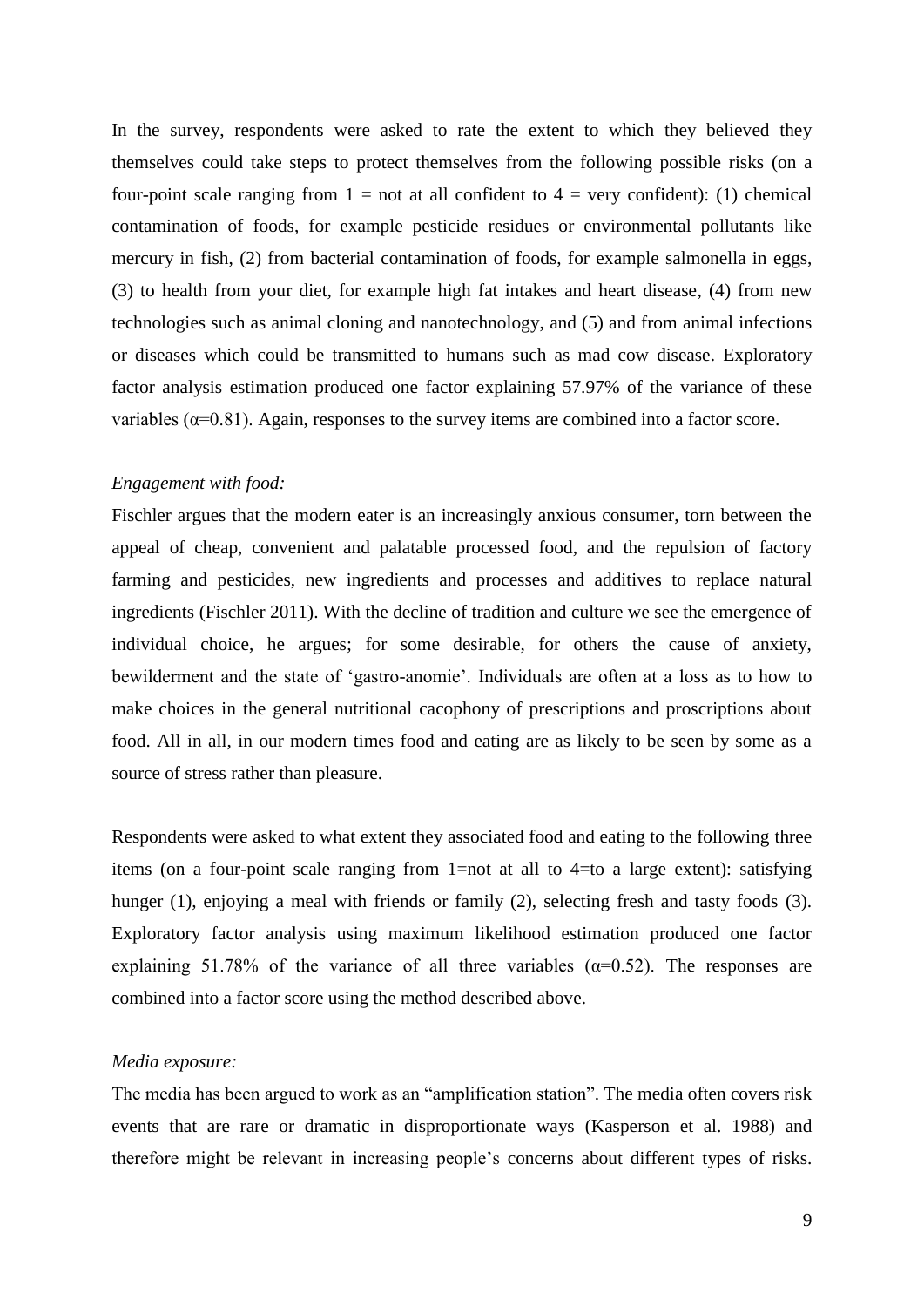However, other authors have highlighted a lack of conclusive evidence on the role of the media on risk perception (Boholm 1998; Wahlberg and Sjoberg 2000). We therefore control for media exposure and evaluate its effect on food risk perceptions.

Respondents were asked the following question: *"*Please tell me when was the last time you read in the press, saw on the Internet or television, or heard on the radio, that food may be unsafe, for example due to a chemical found in it" (1 "within the last seven days", 2 "within the past month", 3 "within the past six month", 4 "longer than six month ago", and 5 "never"). Responses were recoded into two categories: 0=longer than six month ago and 1=six month or less.

In addition, the socio-demographic variables age, gender and educational attainment are included in the analyses.

## RESULTS

The first aim of this study is to compare respondents' mentioning of food related risks in the open question (OQ) – unprompted awareness, with their expressed worry about food risks in the closed question (CQ) - worry. Table 2 shows the percentage of respondents in the sample that mentioned each specific risk category in the OQ and CQ.

## - Table 2 about here -

A first and important observation is that there are similarities in the rank order in which the risk categories appear. Both the open and the closed questions identify *chronic food related illness*, *food origins and quality*, *chemical contamination* and *adulteration* of food as the European public's top five food-related risk concerns. Similarly, *new viruses* is one of the least mentioned concerns in both rankings.

However, secondly there are also striking discrepancies between unprompted awareness and the extent of worry. While 82% of respondents reported worrying about *gene technologies* when asked in the CQ (ranked third), only 8% did so in the OQ (ranked sixth). Similarly, while *acute food related illness* was ranked third in the OQ (17%) it was only ranked sixth in the CQ (64%). And, while no one mentioned *animal welfare* in the OQ, 63% reported worrying about it in the CQ.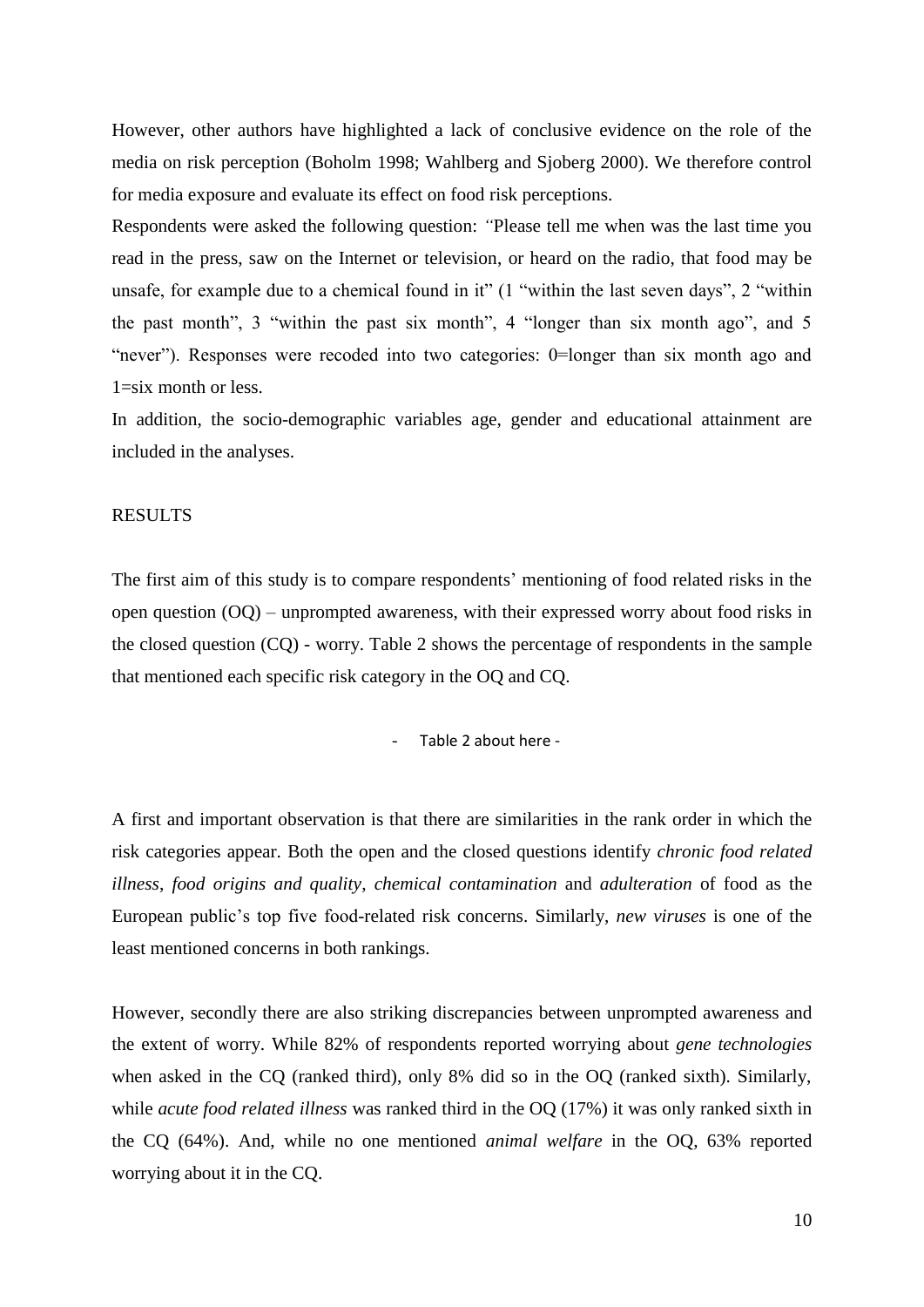A third observation is that the spontaneous mentions are far lower in percentage terms than the expressed level of worry in CQ: while eight of the risk categories were mentioned by between 3% and 29% of respondents in the OQ, between 61% and 85% of respondents reported worrying to some extent for the different risk categories when prompted to evaluate them.

Finally, in the OQ, 15% of the respondents said that they did not feel that there were any problems and risks associated with food. In the CQ, this attitude would be reflected by responding 'not at all worried' or 'not worried' to all of the risk categories. Only 4% of the respondents showed this response pattern.

Next, we turn to the question of the extent to which responses to the OQ and CQ are consistent. To do so, we profile respondents on the basis of their responses to the open-ended question eliciting unprompted awareness (OQ) and closed questions, eliciting the extent of worry (CQ).

Figure 1 shows a decision tree that illustrates how responses can be seen as consistent or inconsistent. Thus respondents who mention a risk in the OQ and then express worry in the CQ, and also those who do not mention a risk in the OQ and subsequently say they are not worried in the CQ can be seen as consistent. But mentioning a risk in the OQ followed by saying not worried in the CQ, and not mentioning a risk in the OQ but then saying they are worried in the CQ can be characterized as inconsistent.

#### - Figure 1 about here -

Table 3 shows the percentage of inconsistent responses to the open and closed questions and shows the conditional probabilities of the four response patterns.

## - Table 3 about here -

Table 3 shows that when people mention a risk in the OQ, there is a high probability that they will say they worry about it in the CQ. This is particularly the case for *chemical contamination* and *gene technology*, where an OQ mention leads to reported worry in 96%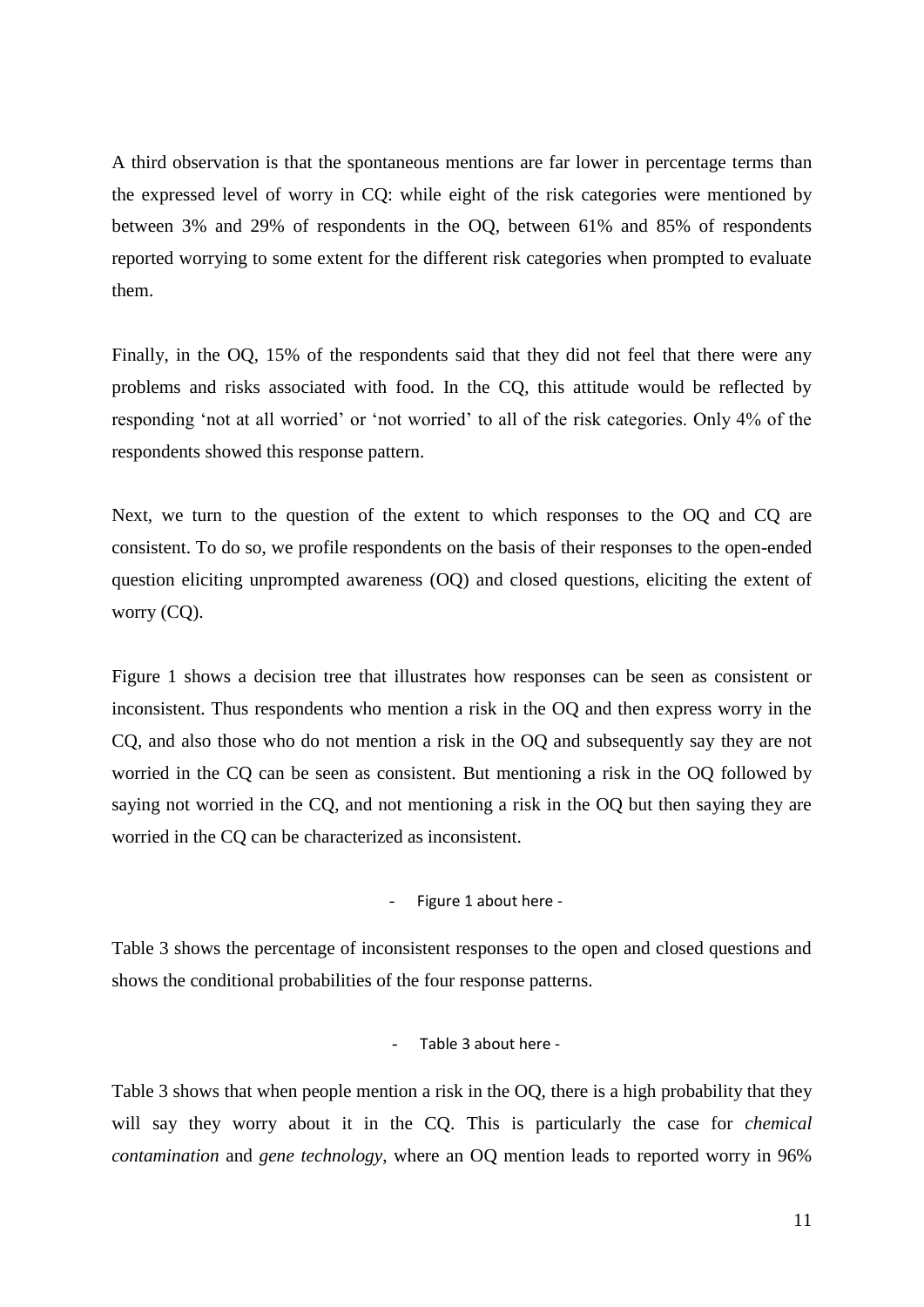and 97% of cases, respectively. By contrast, only about three quarters of respondents who mention *acute illness* and *food origins and quality* go on to say that these risks worry them.

The picture is markedly different for those who did not mention a risk in the OQ : between 60% and 83% of respondents reported worrying about different risks in the CQ even though they had not mentioned it in the OQ. Overall the percentage of inconsistent, mismatched responses is high – from 55% for *acute illnesses* to 75% for *gene technology*. For all the risk categories, those people who did not mention them in the OQ are still more likely to say they are worried in the CQ than to say they are not worried. Overall, the inconsistencies show a systematic pattern of mismatches. Respondents who did not mention a particular risk in the open ended question subsequently recorded worrying about the risk when prompted by the closed question. Taking *chemical contamination* as an example, 69% of the 70% mismatches stem from respondents not mentioning it in the OQ but saying they are worried/very worried about it in the CQ. As a result, worry expressed in the CQ is higher than that expressed in the open question (see Table 1).

This finding points to an important conclusion about the nature of unprompted awareness. Between 76%-97% of respondents who mention a particular risk category in the open question say they are worried about this particular risk in the closed question. This suggests that for most respondents, unprompted awareness is concerned awareness. Does this finding imply that the open and closed questions are tapping into the same underlying mental model of risk?

This leads on to the second research question: What factors are related to awareness and expressed concern? If the open and closed questions measure the same underlying construct, we would expect them to have the same antecedents. To address this question, we used a multilevel multinomial logistic regression model (using the Gllamm Package in Stata 13) to predict the four possible response combinations to the open and closed question, i.e. not mention/not worried; mentioned/not worried; not mentioned/worried, and mentioned/worried. To reduce complexity, we present this analysis for one risk category only and chose *food origins and quality* because it has the highest marginal percentage of inconsistent responses. The multilevel model allows for the inclusion of country-level random intercepts to control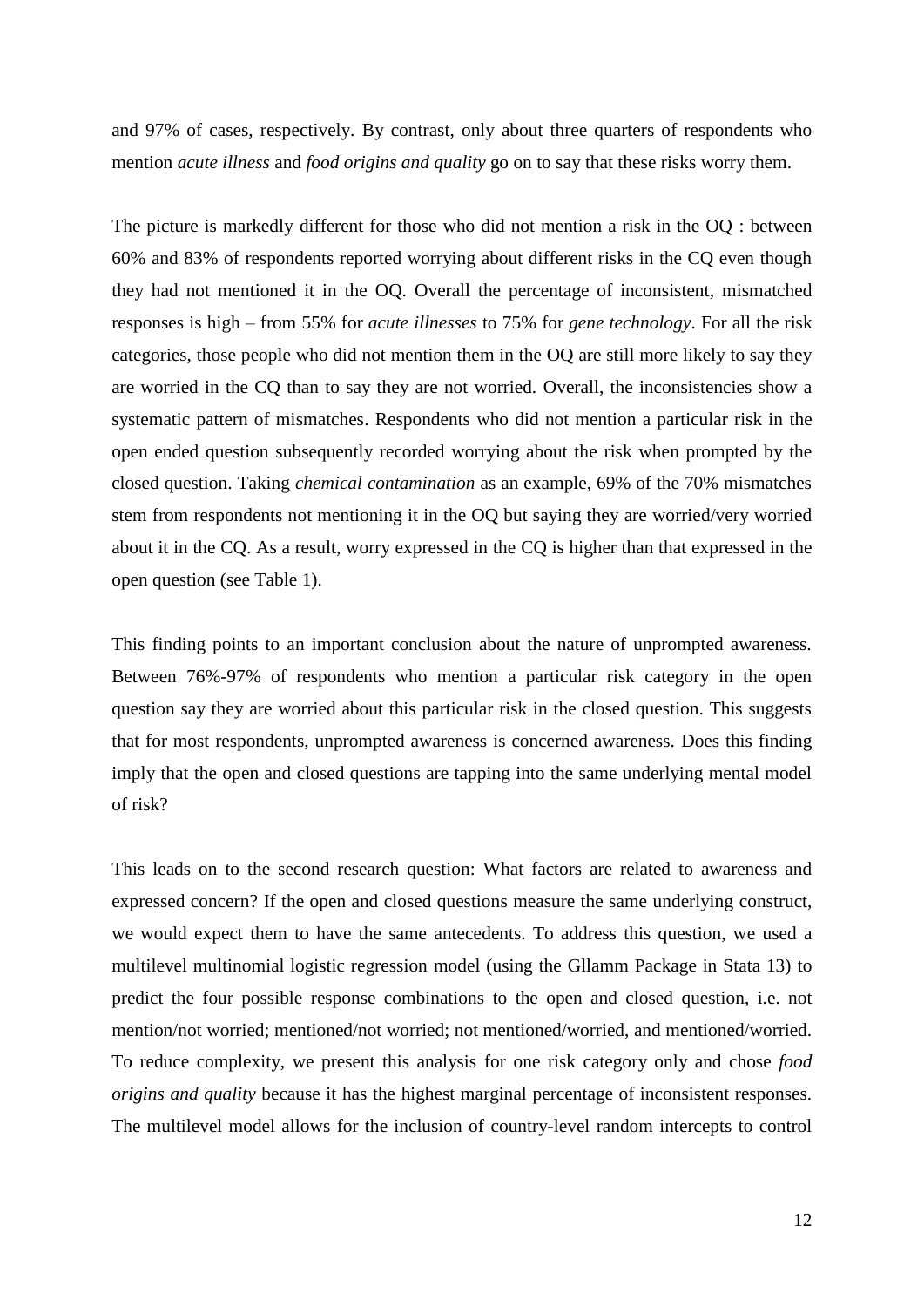for the possible clustering of data by country<sup>1</sup>. Furthermore, multinomial logistic regression predicts an unordered nominal response variable in terms of a number of covariates. In multinomial logistic regression one of the categories of the response variable is used as a reference category against which the other categories are compared. In this case, we predict the odds of 'neither mentioned nor worried', 'mentioned but not worried' and 'mentioned and worried' about '*food origins and quality'* in comparison to the consistently unworried ('neither mentioned nor worried', the reference category).

We consider the following explanatory variables: age, gender, educational attainment, generalised risk sensitivity, trust, self-efficacy, food engagement and media exposure. The explanatory variables predict the odds of showing one of the other three response combinations against the reference category. For example, Table 4 shows that being female rather than male significantly increases the odds of being in the category 'mentioning and worrying' about *food origins and quality* rather than not mentioning and not worrying about this risk. Specifically, the odds of women are 1.23 times the odds of men, or 23% higher (p<0.01). Similarly, the odds of 'not mentioning but worrying' about this risk are 1.29 for women compared to men, or 29% higher  $(p<0.01)$ . There is no statistically significant difference between men and women in the odds of mentioning a particular risk, meaning that females are no more likely than males to mention a risk, but they are significantly more likely to worry about the risk.

#### -Table 4 about here -

Beyond the significant difference in worrying about the risk of *food origins and quality* between men and women, socio-economic do little to predict the other response combinations. While statistically significant, the effect of age on the odds of mentioning risks and problems associated with *food origins and quality* are very small in size, and there is no statistically significant effect of education.

1

<sup>&</sup>lt;sup>1</sup> We first run a variance component model and observed an intraclass correlation of 0.13, showing that a reasonable amount of variance is accounted by the country level. We thus decided to run a multinomial random intercept model to predict mentioning and worrying about food risks rather than a regular multinomial model.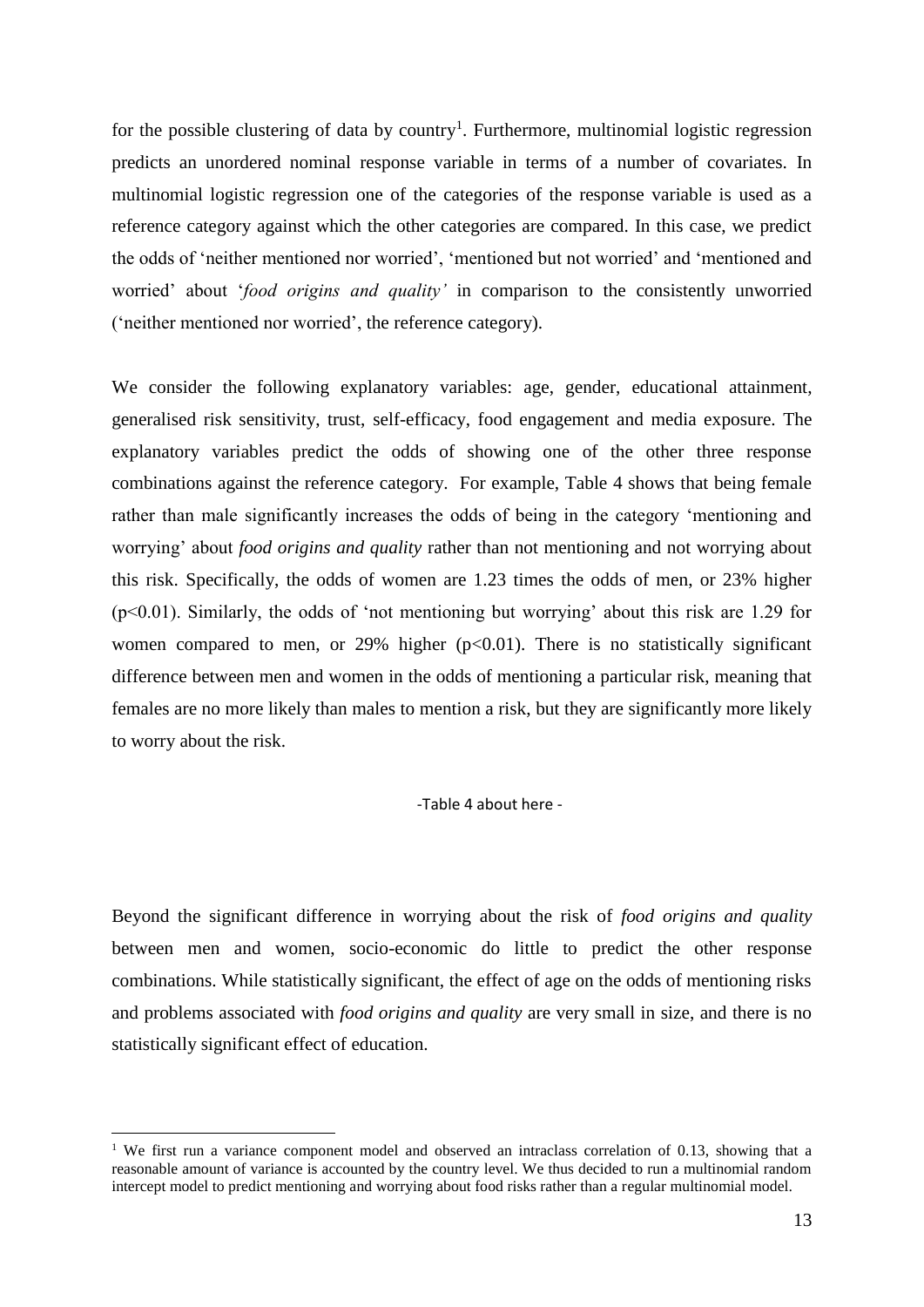By contrast, the odds of worrying about the *food origins and quality* are higher for respondents with higher levels of food engagement and generalized risk sensitivity. For every one-unit increase in food engagement (on a scale from 0 to 10) the odds of not mentioning but worrying increases by in 14% and the odds of mentioning and worrying increases by 21%  $(p<0.01)$ . Similarly, for every one-unit increase in generalized risk sensitivity (on a scale from 0 to 10) the odds of not mentioning but worrying increased in 23% and the odds of mentioning and worrying increase by 18%. Media exposure to food risks during the last 6 months increases the odds of mentioning *food origins and quality*. In particular, respondents who were exposed to media were 40% more likely to mention and worry about this particular risk.

Finally, trust in EU authorities with regard to food safety and self-efficacy reduce the likelihood of worrying. For every one-unit increase in trust (on a scale from 0 to 10) respondents were 4% less likely to worry without mentioning a risk, and 6% less likely to worry and mention a risk. Similarly, for every one-unit increase in self efficacy (on a scale from 0 to 10) respondents were 5% less likely to not mention and worry and 7% less likely to mention and worry about a particular risk.

To summarise, the odds of mentioning *food origins and quality* in the open question are significantly higher for respondents who are older, display greater engagement with food, have lower generalised risk sensitivity and higher trust in EU authorities. In turn, the odds of worrying about *food origins and quality* are significantly higher for respondents who are female, have greater engagement with food, high risk sensitivity, low trust in EU authorities, low self-efficacy and who have been exposed to food risks in the media within the past six months.

## DISCUSSION

In this paper we compare food risk perception as elicited with qualitative and quantitative formats – an open ended question and the typical Likert type closed question respectively. Across the two response formats respondents are relatively consistent in the rank ordering of the food risks. The more significant concerns are chronic food related illness, food origins and quality, acute food related illness, chemical contamination, and adulteration of food. This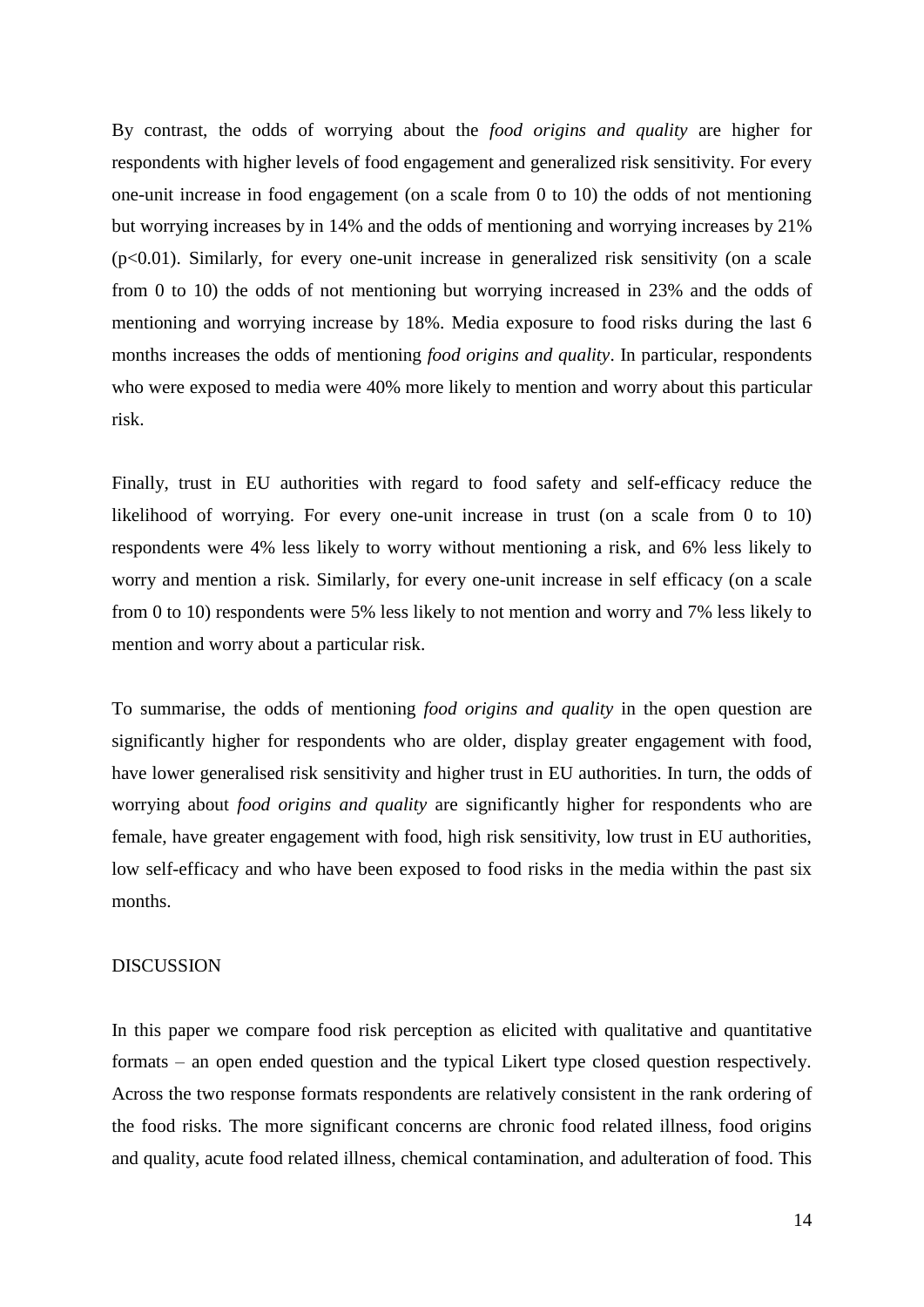finding suggests that the two question formats are drawing on the same underlying mental model of food risks. A further indication of functional equivalence between the open and closed question is the finding that 76%-97% of respondent who mention a particular risk category in the open question also say they worry about it in the closed question. This suggests that the open question is tapping into concerned awareness. It is notable that the risk categories for which the inconsistencies are lowest are those risk categories which might be expected to be widely shared general knowledge: *acute food related illnesses* (e.g. stomach upsets, diarrhoea) and *food origins and quality* (e.g. lack of freshness and expired 'use by' dates of food items). Inconsistency was highest for *gene and new technologies* and *chemical contamination* (e.g. residues, pesticides),

However, the discrepancies in percentages of the public mentioning a risk in the open question and registering worry about it in the closed question format are substantial. Of those who did not mention a particular risk in the open question, the majority (60%-83%) say they worry about it once prompted in the closed question. Mismatches in the opposite direction, mentioning a particular risk in the open question but saying it is not a worry in the closed question, are rare. As a result, the closed question leads to significantly higher estimated levels of public concern about food related risk in this population-representative sample. For example, while only 29% of respondents mention *chronic food related illnesses* in the open question, 84% express worry about it in the closed question. Overall, while between 0% and 29% of respondents mention the different risk categories in the open ended question, when answering the closed questions between 61% and 85% report worrying about it to some degree.

If the closed question results are to be believed, this representative survey suggests that circa 306 - 428 million Europeans are anxious about what they buy and eat. We consider that this number is likely to be an artefact of the survey context leading to an over-estimate of the extent of concern about food risk. Farrall et al. (1997) and Yin's (1980) studies of public fear of crime concluded that closed question survey formats inflate estimates of public fear of crime. Our study of public perception of food risks mirrors these findings. What, however, if the discrepancy is not a survey artefact, but the two questions in fact measure two distinct constructs?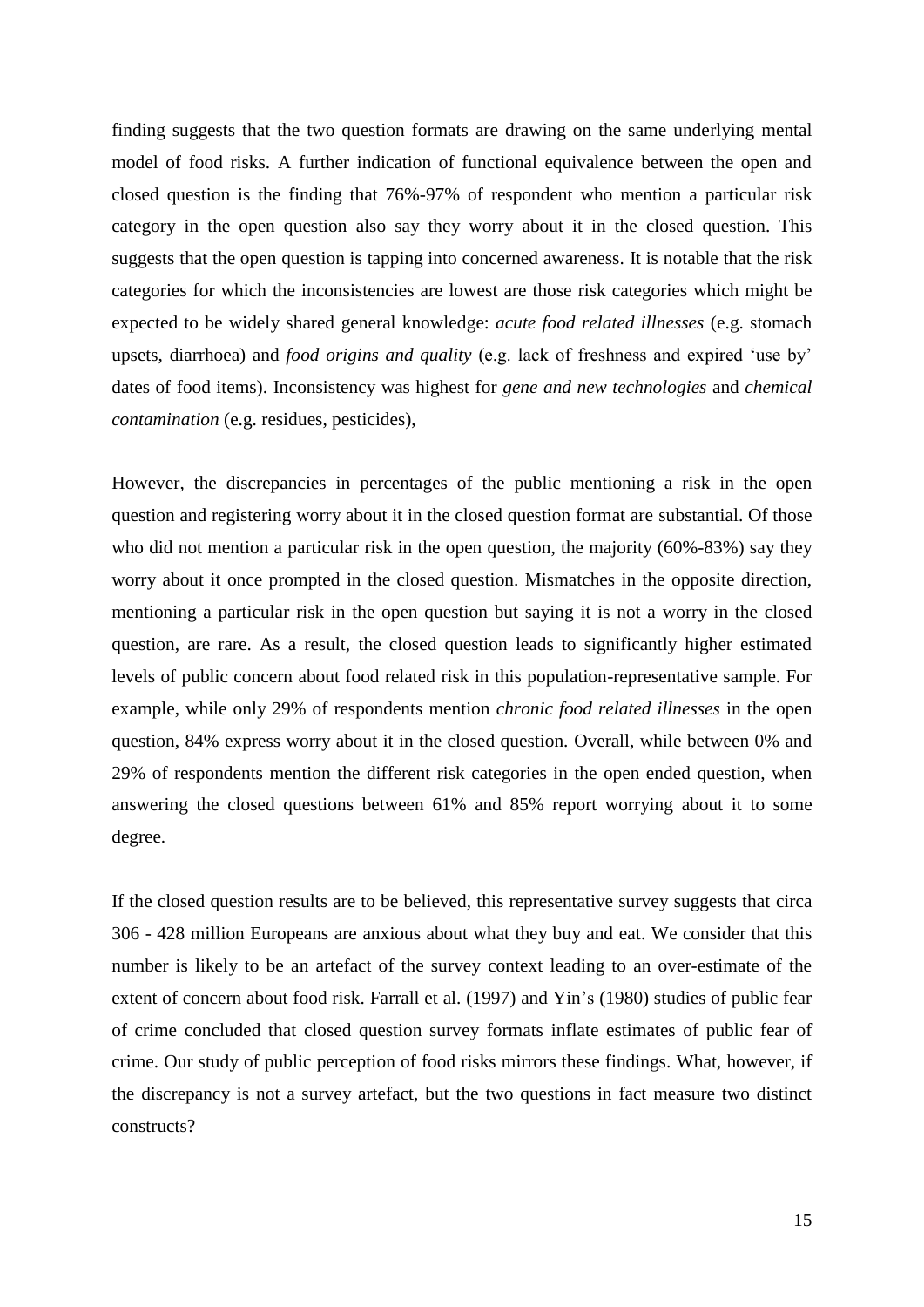Our findings suggest that the closed and open question measure largely similar, however perhaps not identical constructs. While the rank order of public concern about the seven food risk categories is similar, and few of those who did mention a particular risk in the open question did not proceed to say they are worried about it (i.e. were merely knowledgeable or aware of the risk, but not personally worried about it), the multinomial logistic regression analysis suggest some small, but statistically significant, differences in the antecedents of responses to the open and closed question. While a higher generalized risk sensitivity increases the odds of worrying also about food-related risks, it reduces the odds of unprompted awareness. While greater trust in EU authorities is associated with lower worry about food related risks, it increases the odds of unprompted awareness of risks. Other factors such as gender, self-efficacy and media exposure only have a significant effect on worry about food-related risks, but do not significantly alter the odds of unprompted awareness.

A possible interpretation is that the open and closed questions elicit responses that capture overlapping but not identical conceptions of risk. The open question seems to be measuring awareness of a risk and for the majority of respondents this appears to be concerned awareness as they go on to express worry about these risks in the subsequent closed question. The closed questions, which prompt the respondent to consider a particular risk, may be measuring affective responses and/or the cognitive elaboration of the risk.

Asked in the open question what comes to mind about problems and risks with food and eating, respondents draw on what they have heard or seen in the media; recollections past of food scares e.g. mad cow disease, and personal/family experiences. In this way awareness might almost be general knowledge with some local personal colour.

When asked about a particular risk in the closed question format we speculate that one of two processes occurs. First, is the framing effect. If the respondent had not heard about the risk, the fact that it is included in the survey questions gives it a reality. Why otherwise would they be asked about it? And if it sounds unpleasant, respondents register their concern. "I may not have come across X, but now you mention it, it is clearly something to worry about". The second effect is accessibility. For respondents who have prior awareness of the risk, that it appears in a battery of risk items increases the accessibility and salience of the risk and with comes a more extreme response.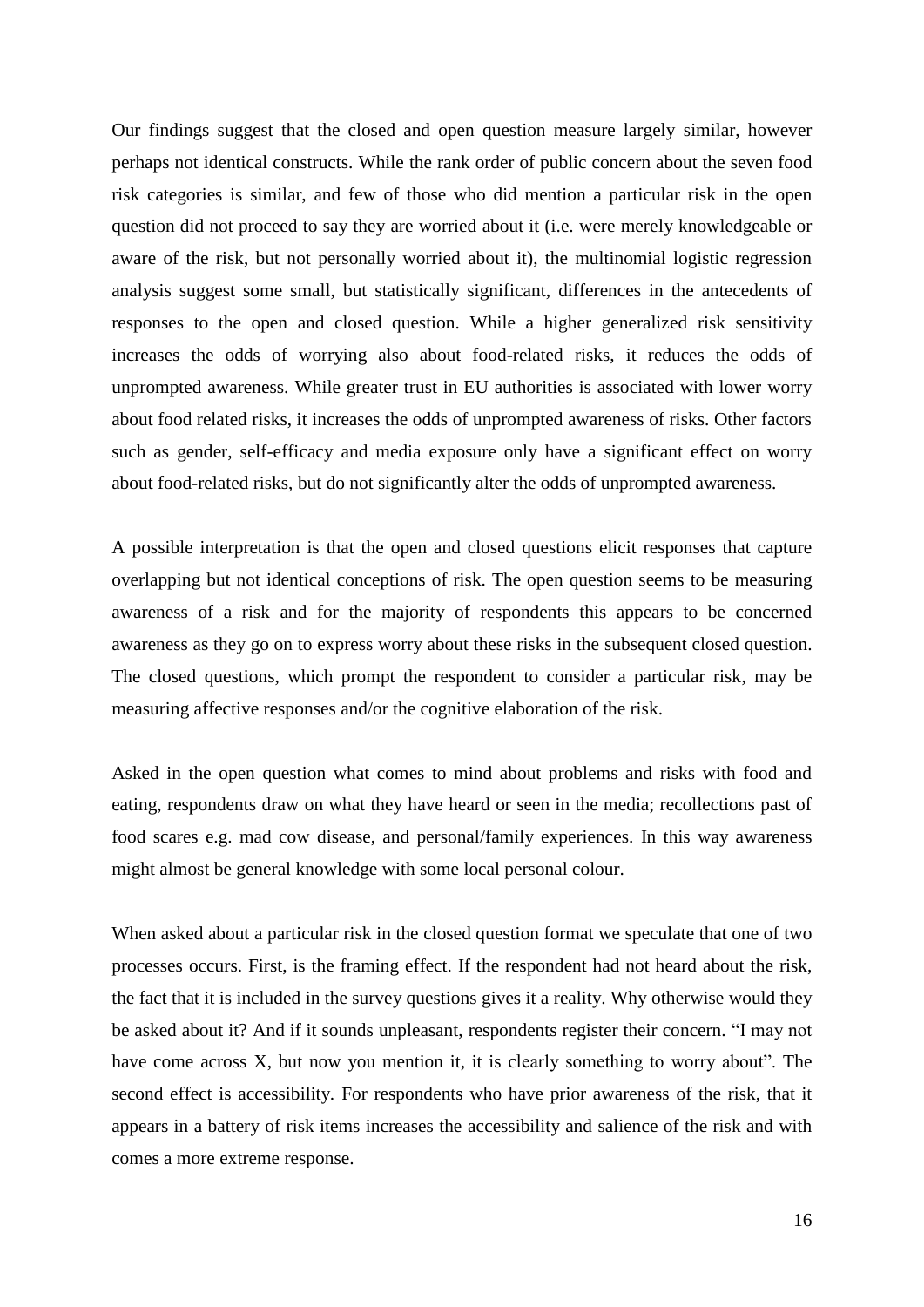Since, for a variety of understandable reasons closed questions are likely to remain the prevalent method for assessing risk perception, increasing the reliability and validity of measurement would be beneficial. One possible approach is advocated by Krosnick and Berent (1993). They show that branched questions - involving a two-step process in which respondents are first asked to report the direction of their attitudes (e.g. positive, negative or neutral) and then to report the strength of this attitude (e.g. strongly or weakly)- provided more reliable measures of party identification and political attitudes than unbranched questions.

Measuring the public's fear of crime is another example. Compared to the standard question "How worried are you about being the victim of a crime?" a branched question shows that this conventional closed survey questions overestimate the public's fear of crime. Branching questions provide a more accurate measure. Here, respondents were first asked whether they had worried about being the victim of a crime in the last year. For those who said 'yes' a follow up question asked "on the last occasion how fearful did your feel?" (Gray, Jackson and Farrall 2008).

In conclusion, we recommend using questions that combine the measurement of awareness and concerns about food risks by asking respondents whether they have thought about a specific risk during (a specified target window or since a particular date) and then ask those who respond affirmatively the extent to which they have worried. This, we suggest, may provide policy makers and practitioners concerned with public perceptions of risk with a more accurate measurement of the nature and extent of public worry about food-related and other risks.

## Declaration of interests

The authors report no conflicts of interest. The authors alone are responsible for the content and writing of the paper.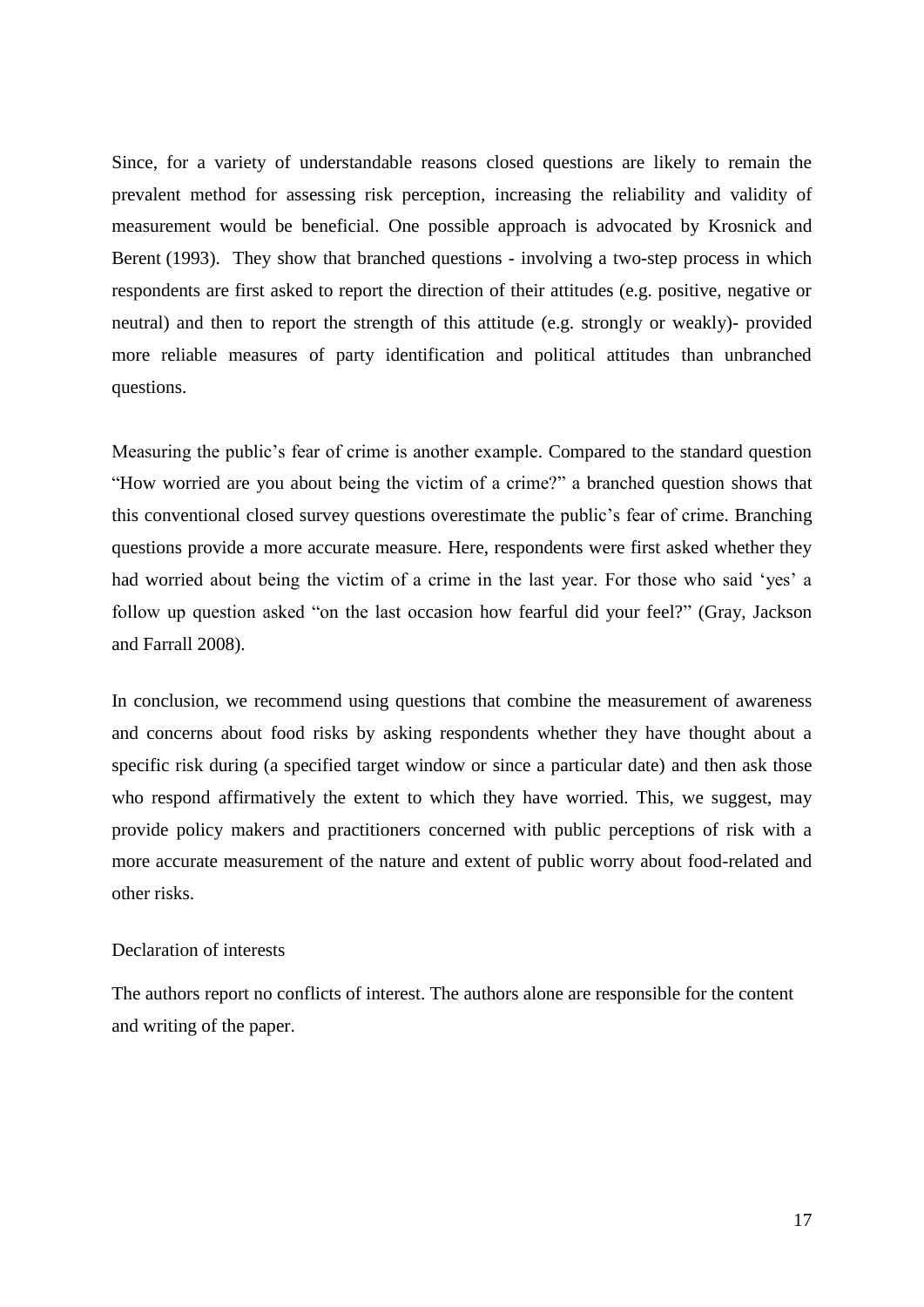## **REFERENCES**

AbuSabha R, Achterberg C. (1997). Review of Self-Efficacy and Locus of Control for Nutrition- and Health-Related Behavior. Journal of the American Dietetic Association 97(10), 1122-1132.

Bandura A. (1991). Self-efficacy mechanism in physiological activation and healthpromoting behavior. In Madden J, (ed). Neurobiology of learning, emotion and affect. New York: Raven, p. 229-270.

Boholm A. (1998). Comparative studies of risk perception: a review of twenty years of research. Journal of Risk Research 1(2), 35–63.

Earle T. (2010). Trust in risk management: a model based review of empirical research. Risk Analysis 30(4), 541-574.

Farrall, S., Bannister, J. Ditton, J. and Gilchrist, E. (1997). Questioning the measurement of fear of crime. British Journal of Criminology, 37, (4), 658-679

Fischler C. (2011). The nutritional cacophony maybe detrimental to your health. Progress in Nutrition 13 (3): 217-221.

Fischhoff, B., P. Slovic, S. Lichtenstein, S. Read, and B. Combs. (1978). "How Safe is Safe Enough? A Psychometric Study of Attitudes Towards Technological Risk and Benefits." Policy Studies 9, 127–152.

[Reference blinded for peer review]

Gaskell G, Wright D, O'Muircheartaigh C. (1995). Context effects in the measurement of attitudes: A comparison of the consistency and framing explanations. British Journal of Social Psychology 34(4), 383-393.

Gordon J. (2003). Risk Communication and Foodborne Illness: Message Sponsorship and Attempts to Stimulate Perceptions of Risk. Risk Analysis 23(6), 1287-1293.

Gray E, Jackson J, Farrall S. (2008). Reassessing the fear of crime. European Journal of Criminology 5(3), 363-380.

Kasperson RE, Renn O, Slovic P, Brown HS, Emel J, Goble R, et al. 1988. The Social Amplification of Risk: A Conceptual Framework. Risk Analysis 8(2), 177–87.

Kasperson R. E. (2014). Four questions for risk communication, Journal of Risk Research, 17 (10), 1233-1239,

Krosnick JA, Berent MK. (1993). Comparisons of Party Identification and Policy Preferences: The Impact of Survey Question Format. American Journal of Political Science 37(3), 941–964.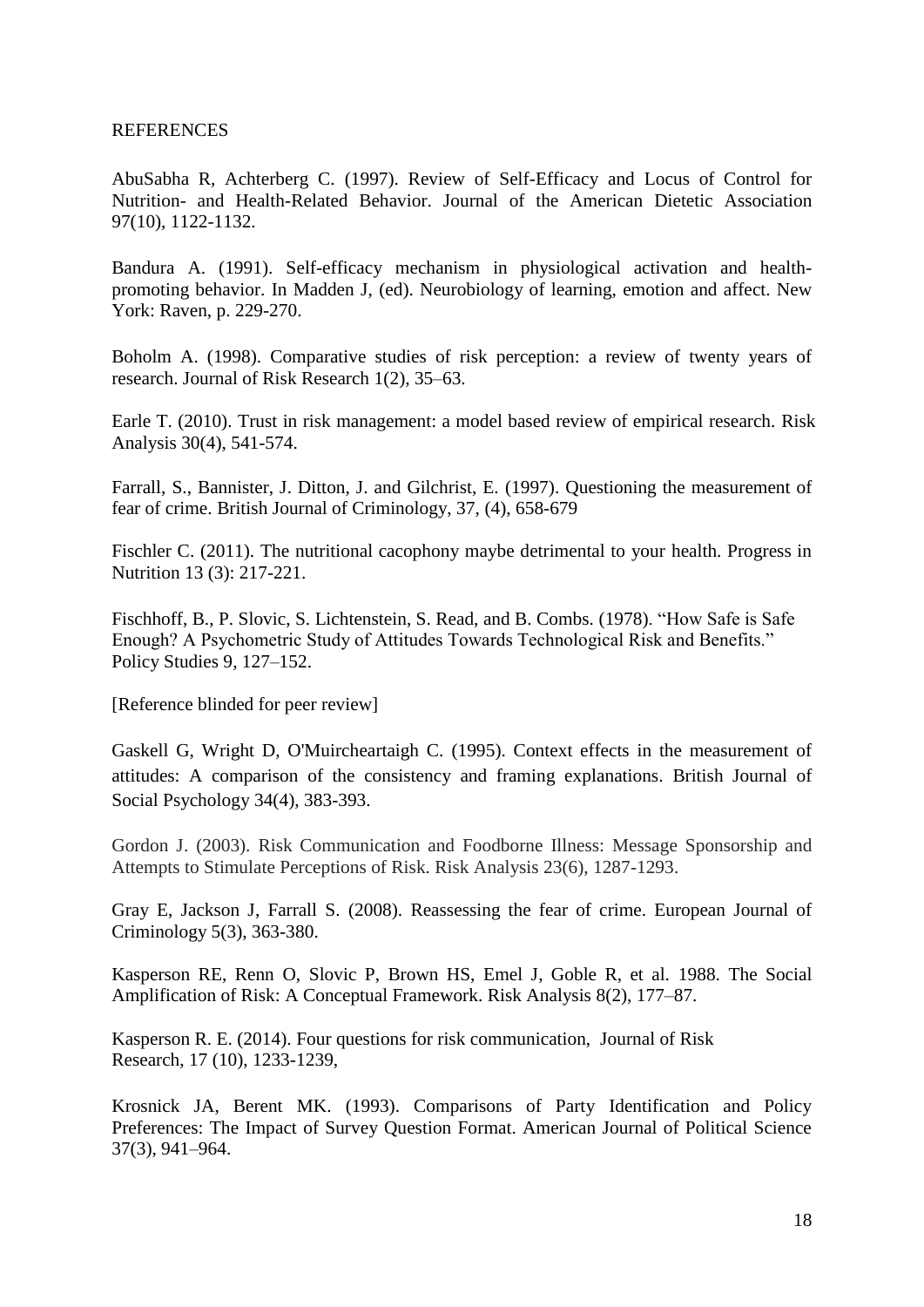Lofstedt, R. (2015). Effective Risk Communication and CCS: The Road to Success in Europe Journal of Risk Research 18, (6), 675-691.

Luhmann N. (1979). Trust and power. Chichester: John Wiley & Sons.

Renn O. (1998). The role of risk perception for risk management, Reliability Engineering and System Safety 59, (1), 49-62.

Schwarz N. (2007). Cognitive aspects of survey methodology. Applied Cognitive Psychology 21, 277-287.

Schwarz N. (1995). What respondents learn from questionnaires: the survey interview and the logic of conversation. International Statistical Review 63: 153-177.

Slovic P, Fischhoff B, Liechtenstein, S. (1982).Why study risk perception? Risk Analysis 2, 83-93.

Slovic P. (2010). The Feeling of Risk: New Perspectives on Risk Perception.  $1<sup>st</sup>$  edition. London ; Washington, DC: Routledge.

Slovic P. (2000). The perception of risk. London and Sterling VA: Earthscan.

Schuman S, Presser S. (1996). Questions and Answers in Attitude Surveys. New York: Academic Press.

TNS (2010). Opinion & Social: Special Eurobarometer 354. Food-related risks. Brussels, Belgium. Available from: [http://ec.europa.eu/public\\_opinion/archives/ebs/ebs\\_354\\_en.pdf](http://ec.europa.eu/public_opinion/archives/ebs/ebs_354_en.pdf)

Wahlberg AAF, Sjoberg L. (2000). Risk perception and the media. Journal of Risk Research. 3(1), 31–50.

Yin, P. (1982). Fear of crime as a problem for the elderly. Social Problems 30 (2), 240-245.

Zaller J and S Feldman. (1992). A simple theory of the survey response. American Journal of Political Science 36, 579-616.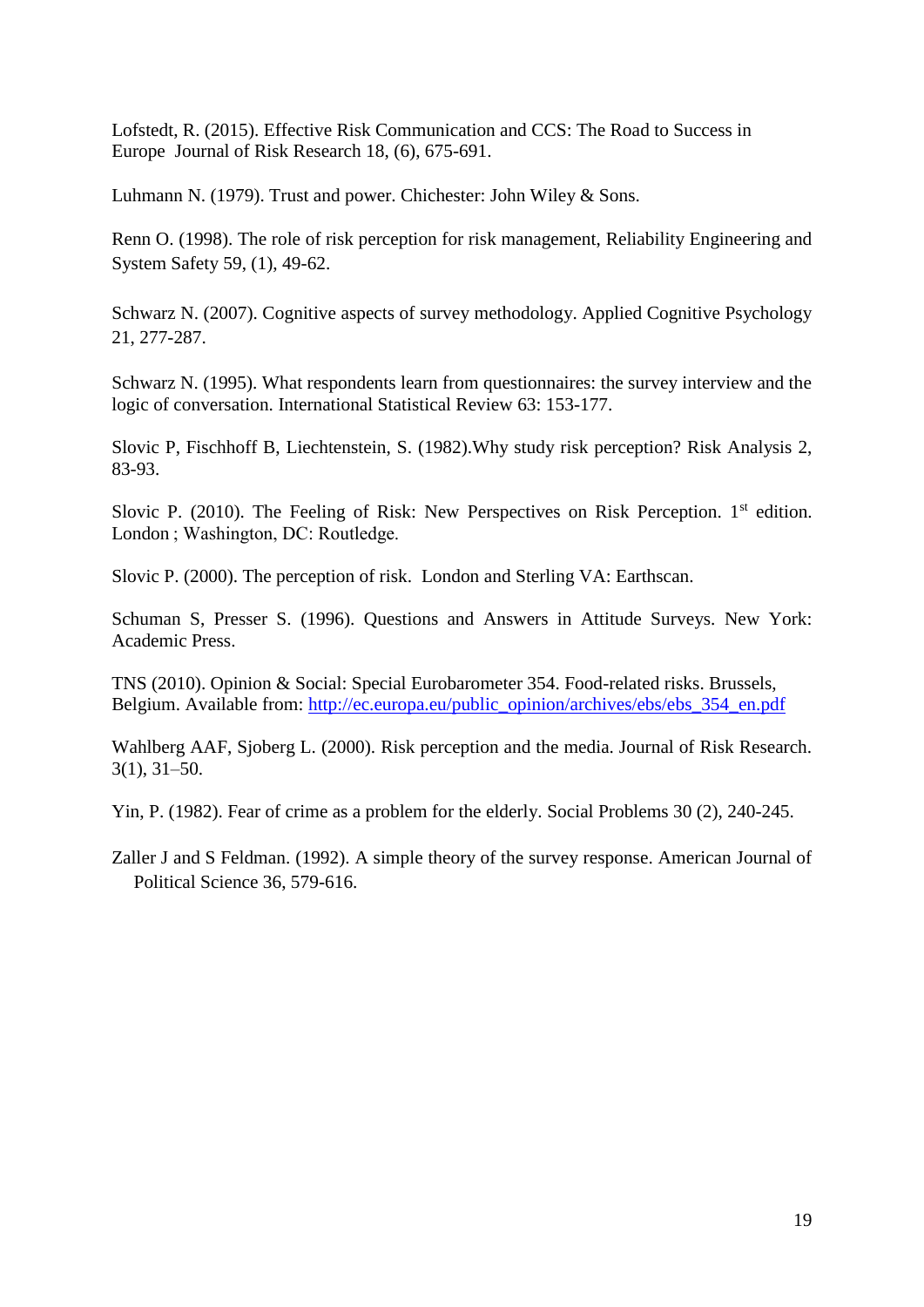| Category                     | Open question                                | Closed question                                                         |  |  |
|------------------------------|----------------------------------------------|-------------------------------------------------------------------------|--|--|
| Chemical contamination       | products,<br>Chemical<br>pesticides,         | Pesticide<br>residues<br>in<br>fruit,                                   |  |  |
|                              | toxic substances                             | vegetables or cereals; Residues like                                    |  |  |
|                              |                                              | antibiotics or hormones in meat;<br>Pollutants like mercury in fish and |  |  |
|                              |                                              |                                                                         |  |  |
|                              |                                              | dioxins<br>in<br>pork;<br>Substances                                    |  |  |
|                              |                                              | contained in plastics or other                                          |  |  |
|                              |                                              | materials coming into contact with                                      |  |  |
|                              |                                              | food                                                                    |  |  |
| Adulteration of food         | Additives, colouring, preservatives;         | Additives<br>like<br>colours,                                           |  |  |
|                              | Food is not natural industrial<br>artificial | preservatives or flavourings used in<br>food or drinks                  |  |  |
| Acute food related illness   | Food poisoning, bacteria; Digestive          | Food poisoning from bacteria like                                       |  |  |
|                              | problems and discomforts                     | salmonella in eggs or listeria in                                       |  |  |
|                              |                                              | cheese                                                                  |  |  |
| Chronic food related illness | Obesity, overweight; Diet too high           | Mad cow disease; Having an                                              |  |  |
|                              | in fat, sugar or calories Unbalanced         | allergic reaction to food or drinks;                                    |  |  |
|                              | diet; Allergies; Mad cow disease;            | Not having a healthy and balanced                                       |  |  |
|                              | Diet-related diseases;<br>Anorexia           | diet; Getting a diet-related disease                                    |  |  |
|                              | Bulimia; cancer                              | such as diabetes, heart or liver                                        |  |  |
|                              |                                              | problems; Putting on weight                                             |  |  |
| Food origins and quality     | Lack of freshness, expiry dates;             | The quality and freshness of food                                       |  |  |
|                              | We do not know what we are                   |                                                                         |  |  |
|                              | traceability; Poor food<br>eating;           |                                                                         |  |  |
|                              | quality; Lack of sanitary controls,          |                                                                         |  |  |
| Gene and new technologies    | hygiene<br>GMOs; New technologies (e.g.      | Genetically modified organisms                                          |  |  |
|                              | animal cloning, nanotechnology)              | found in food or drinks; Cloning                                        |  |  |
|                              |                                              | animals for food products; Nano-                                        |  |  |
|                              |                                              | particles found in food                                                 |  |  |
| New viruses                  | New viruses                                  | New viruses found in animals like                                       |  |  |
|                              |                                              | avian or bird flu                                                       |  |  |
| Animal welfare               | Animal welfare issues                        | The welfare of farmed animals                                           |  |  |

Table 1 Coding frame for open and closed questions.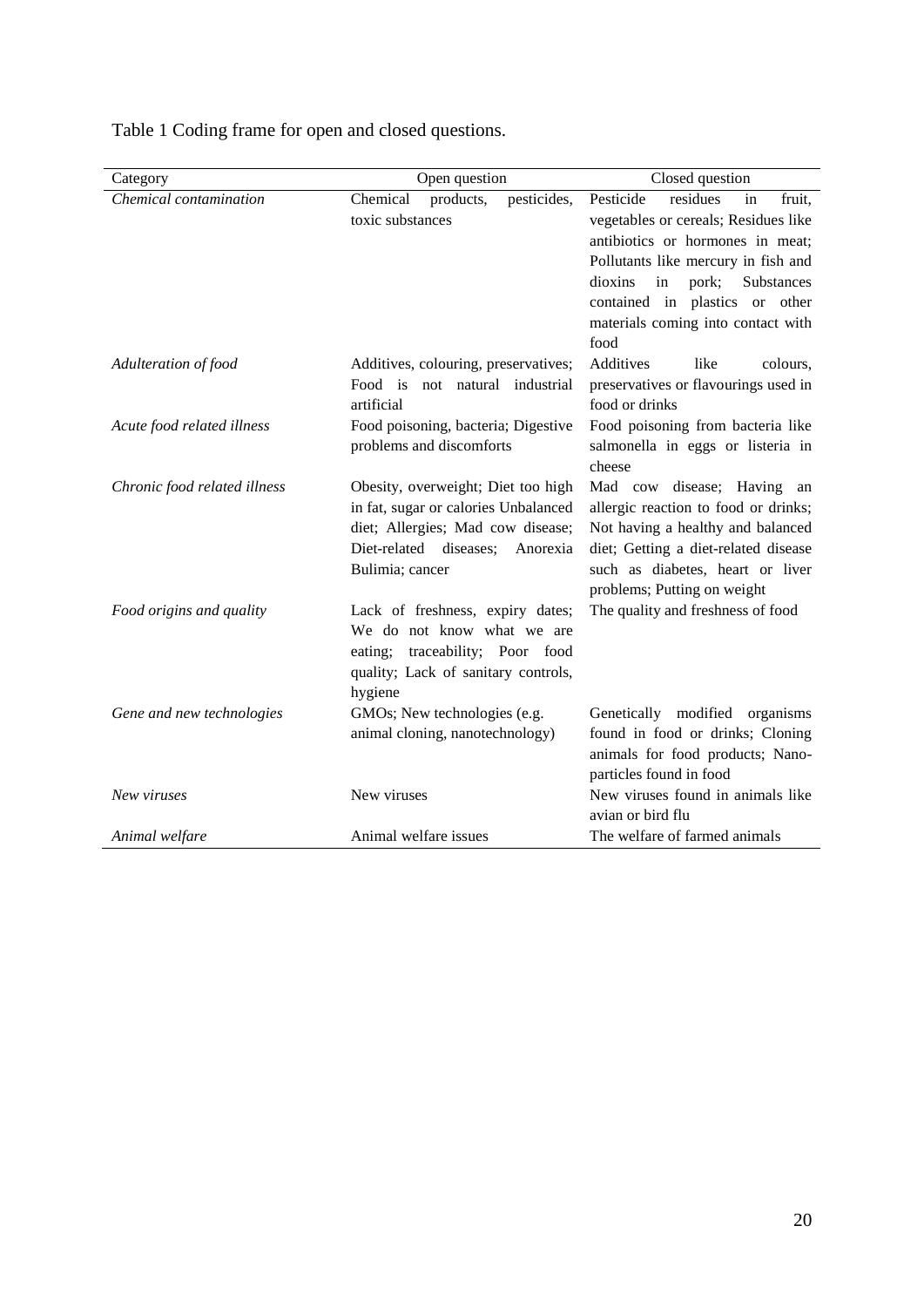Table 2. Percentage of respondents mentioning or expressing worry about food-related risks in open and closed questions (multiple response allowed).

|                              | Open question<br>% mentioned | Closed question<br>% worried |
|------------------------------|------------------------------|------------------------------|
| Chronic food related illness | 29%                          | 84%                          |
| Food origins and quality     | 21%                          | 70%                          |
| Acute food related illness   | 17%                          | 64%                          |
| Chemical contamination       | 17%                          | 85%                          |
| Adulteration of food         | 16%                          | 70%                          |
| No problem                   | 15%                          | $4\%$                        |
| Gene and new technologies    | 8%                           | 82%                          |
| New viruses                  | 3%                           | 61%                          |
| Animal Welfare               | 0%                           | 63%                          |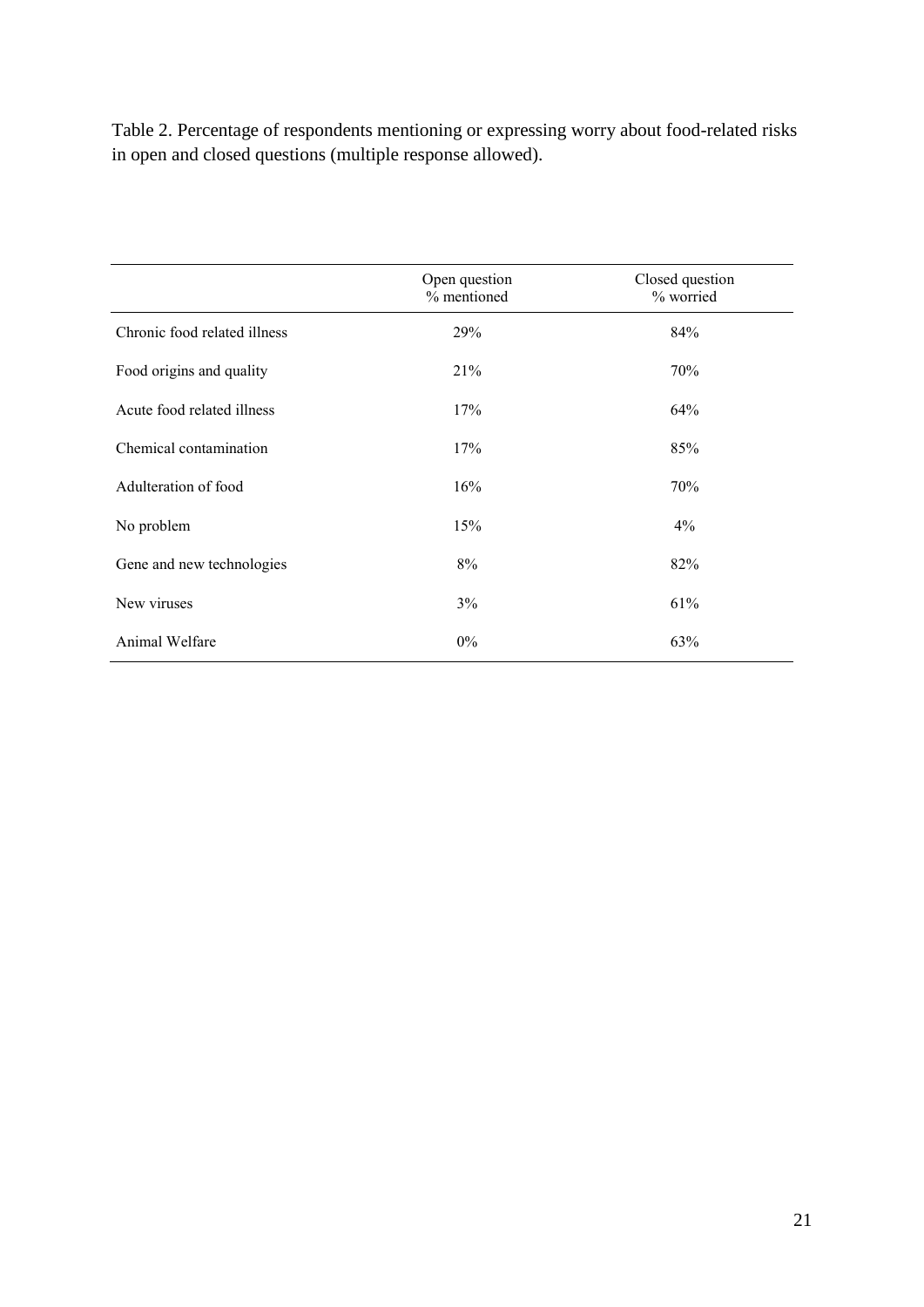

Figure 1. Consistent and inconsistent response patterns.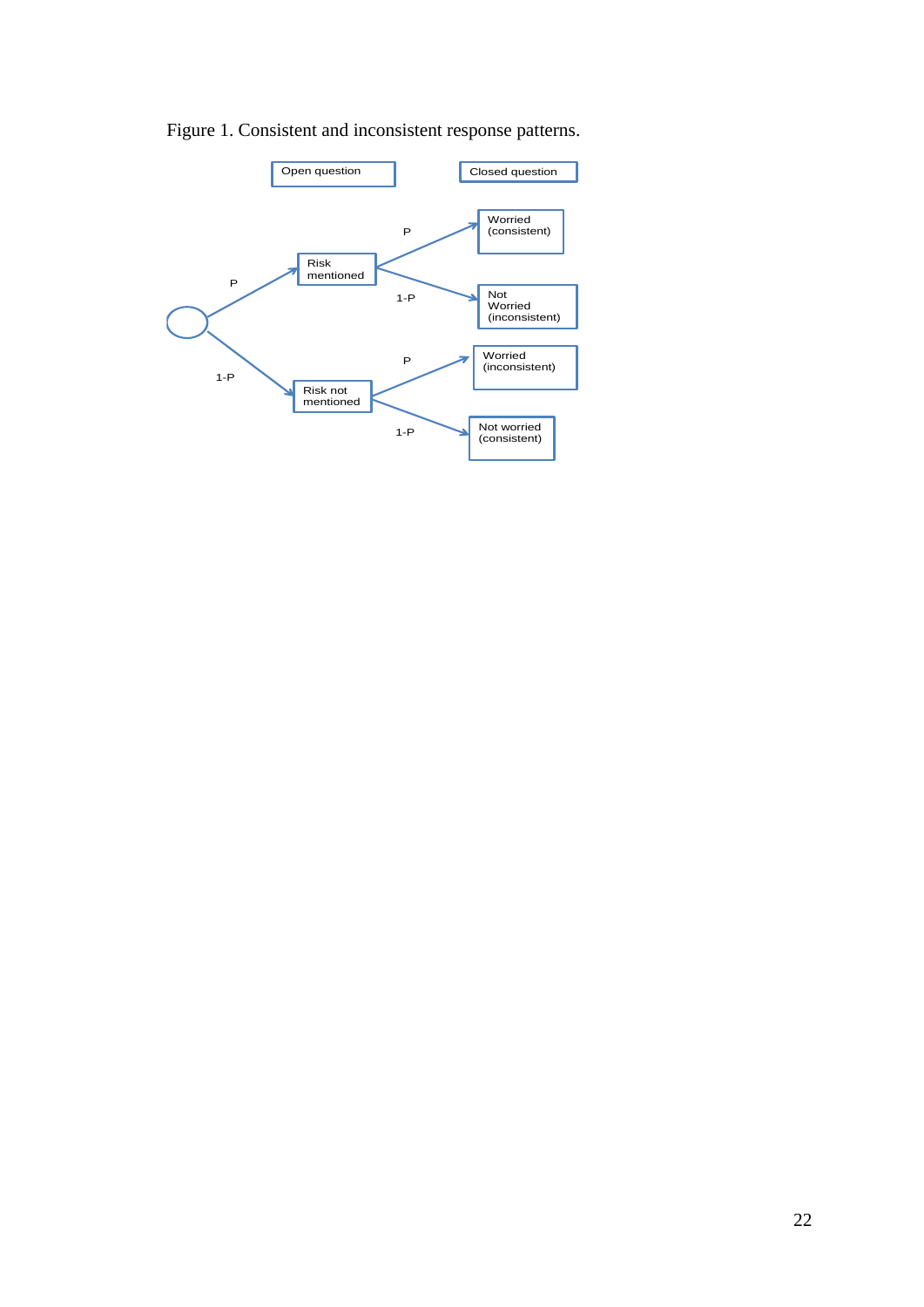|                                 | Conditional % (base: not mentioned and<br>mentioned, respectively) |         |                       |         | Mismatched responses (base:<br>total responses) |                       |       |
|---------------------------------|--------------------------------------------------------------------|---------|-----------------------|---------|-------------------------------------------------|-----------------------|-------|
|                                 | Not mentioned                                                      |         | Mentioned             |         | Mentioned/                                      | <b>Not</b>            |       |
|                                 | Not<br>worried                                                     | Worried | <b>Not</b><br>worried | Worried | not worried                                     | mentioned<br>/worried | Total |
| Chemical<br>contamination       | 17%                                                                | 83%     | 4%                    | 96%     | $1\%$                                           | 69%                   | 70%   |
| Adulteration of food            | 34%                                                                | 66%     | 11%                   | 89%     | $2\%$                                           | 56%                   | 58%   |
| Acute food related<br>illness   | 38%                                                                | 62%     | 24%                   | 76%     | $4\%$                                           | 51%                   | 55%   |
| Chronic food related<br>illness | 17%                                                                | 83%     | 12%                   | 88%     | 4%                                              | 59%                   | 63%   |
| Food origins and<br>quality     | 31%                                                                | 69%     | 23%                   | 77%     | 5%                                              | 54%                   | 59%   |
| Gene and new<br>technologies    | 19%                                                                | 81%     | 3%                    | 97%     | $0\%$                                           | 75%                   | 75%   |
| New viruses                     | 40%                                                                | 60%     | 20%                   | 80%     | $1\%$                                           | 59%                   | 60%   |

# Table 3. Profiling open and closed questions response combinations.